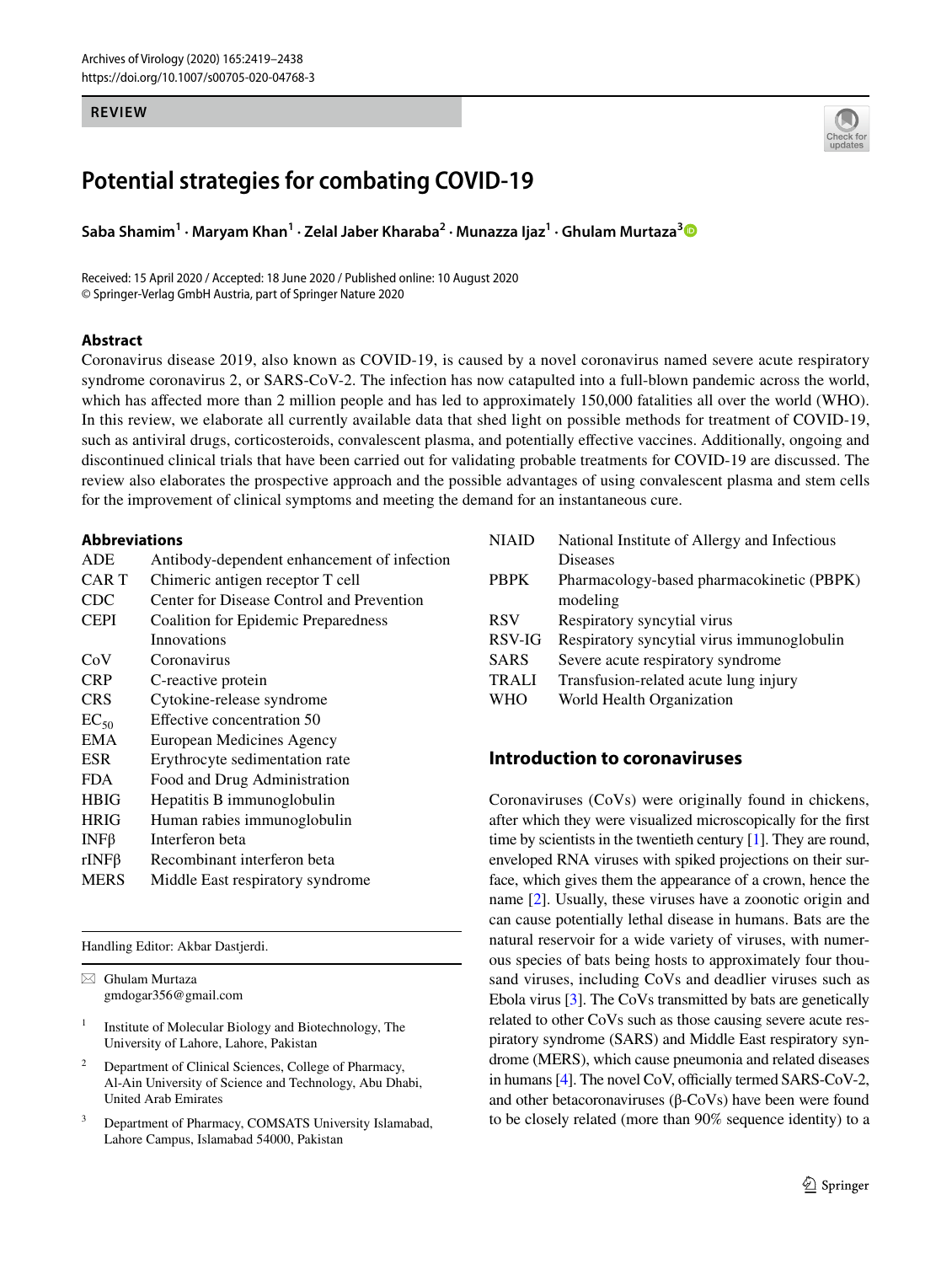CoV strain found in bats [\[5\]](#page-15-0). It has therefore been suggested that bats were the original reservoir of SARS-CoV-2 and that the virus was transmitted to humans through an intermediate host after accumulating a number of mutations.

CoVs belong to a large family of viruses that are responsible for causing mild to severe respiratory diseases in humans [\[6\]](#page-15-1). They contain external spike proteins in their envelope (Fig. [1\)](#page-1-0), which give them a distinguishable appearance and are the source of their name [\[2](#page-14-1)]. They are spherical and can vary in diameter from about fifty to two hundred nanometres [\[3](#page-14-2)]. The spike glycoprotein (protein S) is the primary antigenic component of the virus particle. Protein N is the nucleocapsid protein, which associates with the genomic RNA, and this protein can also be employed as a marker in assays detecting viral antigens.

CoVs are enveloped positive-sense RNA viruses that belonging to the family *Coronaviridae* [\[4](#page-14-3)], which is divided into four genera of viruses depending upon their genomic structure: *Alphacoronavirus*, *Betacoronavirus*, *Gammacoronavirus*, and *Deltacoronavirus*. Members of the first two of these genera are responsible for disease in humans as well as other animals [\[2\]](#page-14-1). Before the advent of SARS-CoV-2, there were six CoVs known to cause infections in humans [\[1\]](#page-14-0). β-CoVs that cause mild to severe respiratory diseases in humans include the novel SARS-CoV-2, which is closely related to to SARS-CoV.

When the world was first being familiarized with SARS-CoV-2, almost all of the available knowledge and data about its structure and genotypic and phenotypic characteristics originated from the fervent and extensive research that had been carried out earlier on SARS-CoV and MERS-CoV [\[3](#page-14-2)]. "CoV virions are stable" around pH 7. UV light is known to be effective against CoVs, as are organic solvents such as ether, alcohol (60–95%), chloroform, and disinfectants with

2420 S. Shamim et al.

a high concentration of chlorine [\[8](#page-15-2)]. Under favorable conditions, infectious virions are capable of persisting on surfaces for periods up to several days.

# **Diseases caused by coronaviruses in humans**

CoVs are known to cause disease in humans but can be associated with disease in animals as well [[8\]](#page-15-2). New human CoVs arise through zoonosis, with the virus first being transmitted from animals to humans, who infect other humans via close contact. This phenomenon is generally rare, but it is becoming increasingly frequent [\[2](#page-14-1)]. For this reason, some CoVs that are known to infect mammals such as bats can also cause infection in humans, causing mild to severe respiratory ailments. The epidemics of SARS-CoV and MERS-CoV in 2002–2003 and 2012, respectively, were caused by CoVs that caused severe respiratory diseases in humans [\[3](#page-14-2)]. SARS-CoV-2, which is the seventh human CoV discovered to date, originated in the city of Wuhan, China. Diseases in humans that are caused by CoVs are described in detail below:

Benign CoVs are the second most frequent causative agents of seasonal common colds in humans, the first being rhinoviruses. The frequency of infection tends to increase in the **"**autumn**"** and winter, usually causing mild respiratory illness. Typical symptoms of the common cold include sore throat, headache, and cough (wet or dry) among many others, which can be accompanied by fever [[2\]](#page-14-1). Some infections may escalate to serious diseases such as pneumonia, especially in the elderly, in immunocompromised patients, in children, and in those with pre-existing medical conditions.

The SARS and MERS outbreaks, caused by SARS-CoV and MERS-CoV, respectively, caused diseases with similar



<span id="page-1-0"></span>**Fig. 1** Schematic drawing of a

coronavirus [[7](#page-15-3)]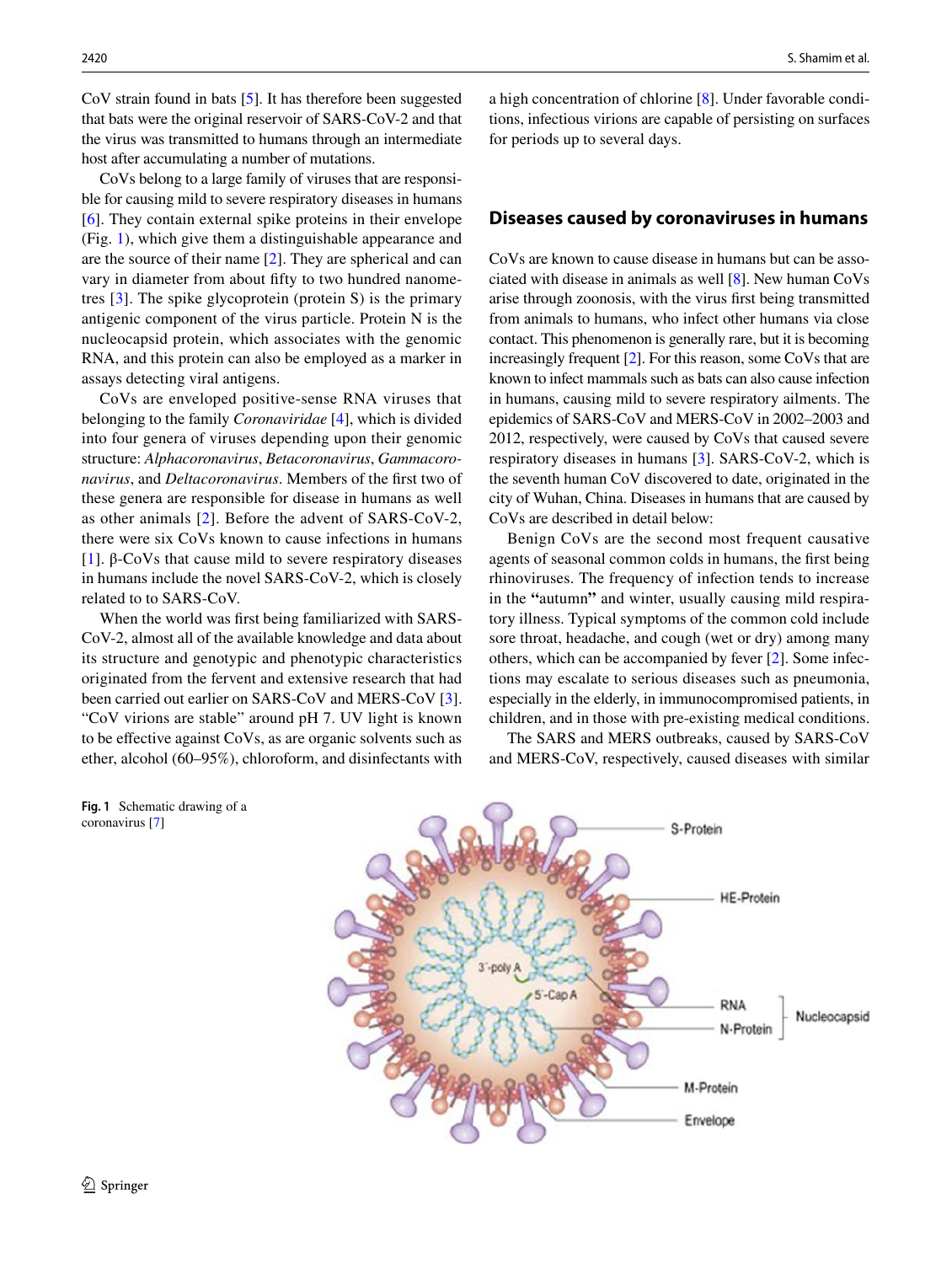symptoms [[8\]](#page-15-2). These viruses caused acute respiratory infections with the sudden emergence of flu-like symptoms and the aggravation of pre-existing medical conditions [\[1\]](#page-14-0). The SARS outbreak severely affected China and neighboring countries, with a fatality rate of about 9%, while the MERS outbreak affected Asia with symptoms similar to those of SARS. However, the fatality rate was far higher for MERS (about 30%) than SARS.

The coronavirus disease that first occurred in 2019 has been named COVID-19 [[9\]](#page-15-4). The causative agent of this infection is the novel SARS-CoV-2, which tends to replicate in the upper region of the human respiratory system. However, the virus can also enter the lower respiratory tract and can cause lesions despite the patient remaining asymptomatic  $[5]$  $[5]$ . The virus has an incubation period of  $1-14$  in humans, depending on the conditions and the individual.

## **COVID‑19 and its epidemiology**

SARS-CoV-2 is a highly infectious and rapidly spreading CoV that originated in December 2019 in the city of Wuhan [\[9](#page-15-4)]. Soon, epidemic-like conditions were reported in China, where mass gatherings of Chinese people during the Chinese New Year aggravated the situation [\[3](#page-14-2)]. Other neighboring countries soon started to report cases, and transmission grew rapidly around the world, eventually affecting countries on all continents except "Antarctica". The characteristics of the infection and transmission are given below:

In the early days of the outbreak, when cases were restricted only to China, the mean incubation period of SARS-CoV-2 was reported to be about 5 days [[2\]](#page-14-1). The time on average for its exponential growth (and infection of other individuals) was observed to be about 7 days, while the mean interval for transmission from person to person was also about 7 days. The  $R_0$  value was found to be between 2 and 8.

The incubation period varied according to the severity of symptoms. Patients with mild symptoms reported the mean interval to be approximately 5 and 12 days from the beginning of infection to their first treatment and hospital care, respectively, and in patients with severe symptoms, the interval was 7 and 8 days, respectively [[1\]](#page-14-0). The time from the manifestation of the disease to its diagnosis in critically ill patients who eventually died was observed to be considerably longer, with an average of nine days.

The contagion of COVID-19 can be divided into three stages based on current findings and data. This is related to the spread of the virus at a local level, from the food market to humans coming into close contact with the virus. The second stage comprises the communal dissemination of the virus, restricted mainly to dense neighborhoods and families. The third and final stage comprises its worldwide spread, due to mass movements of infected people [[6\]](#page-15-1).

### **Channels of COVID‑19 spread**

SARS-CoV-2 infection occurs through the mucosal membrane of the upper respiratory tract [[9\]](#page-15-4). Recent research has suggested two possible modes of transmission. The virus can spread by through direct transmission via respiratory droplets or by indirect transmission via surfaces and materials contaminated with the virus [[8](#page-15-2)]. SARS-CoV-2 has been detected in fecal samples from infected patients, suggesting that it can spread via the fecal-nasal route [\[3](#page-14-2)]. The transmission of the virus also occurs in the form of aerosol through the air. However, this mode of transmission only occurs under certain conditions where there is a risk of contamination through samples from infected patients in small and compact spaces.

# **Demographic features of COVID‑19 patients**

The majority of the patients infected with SARS-CoV-2 had either reported a traveling history from the area of origin or inhabited the outbreak area for at least a fortnight before the development of initial symptoms [\[10](#page-15-5)]. Patients 60 years of age or more were observed to be critically affected by the disease (30–40%), with elevated fatality rates (approximately 5–10%) for patients who had pre-existing medical conditions [\[5](#page-15-0)]. Males were found to be infected more frequently (more than 50%) than the females, with the majority of the infected patients exhibiting benign or conventional symptoms (approximately 80%).

# **Features of COVID‑19**

The progression of COVID-19 has been characterized by the typical developmental stages of the disease [\[10](#page-15-5)]. The initial stage of infection is usually characterized by fever, although many patients exhibit chills, dry cough, and general fatigue. These symptoms can then advance to labored breathing, with the condition of the patient rapidly deteriorating to respiratory failure in some critical cases [[1](#page-14-0)]. However, in the majority of the cases, the prognosis is good, leading to a complete recovery in patients with milder illness.

Initial screening of the lungs of infected patients tends to reveal pulmonary development and change in the interstices, along with various minute patches  $[10]$  $[10]$ . A characteristic feature of respiratory failure known as "white lung" is evident in the most critical cases [\[6](#page-15-1)].

A moderate-to-low count of white blood cells is characteristic of the initial stage of the infection [\[10\]](#page-15-5). In some studies, an elevation in the levels of hepatic and muscle enzymes and myoglobin has been reported, whereas in other studies, high levels of C-reactive proteins (CRP) and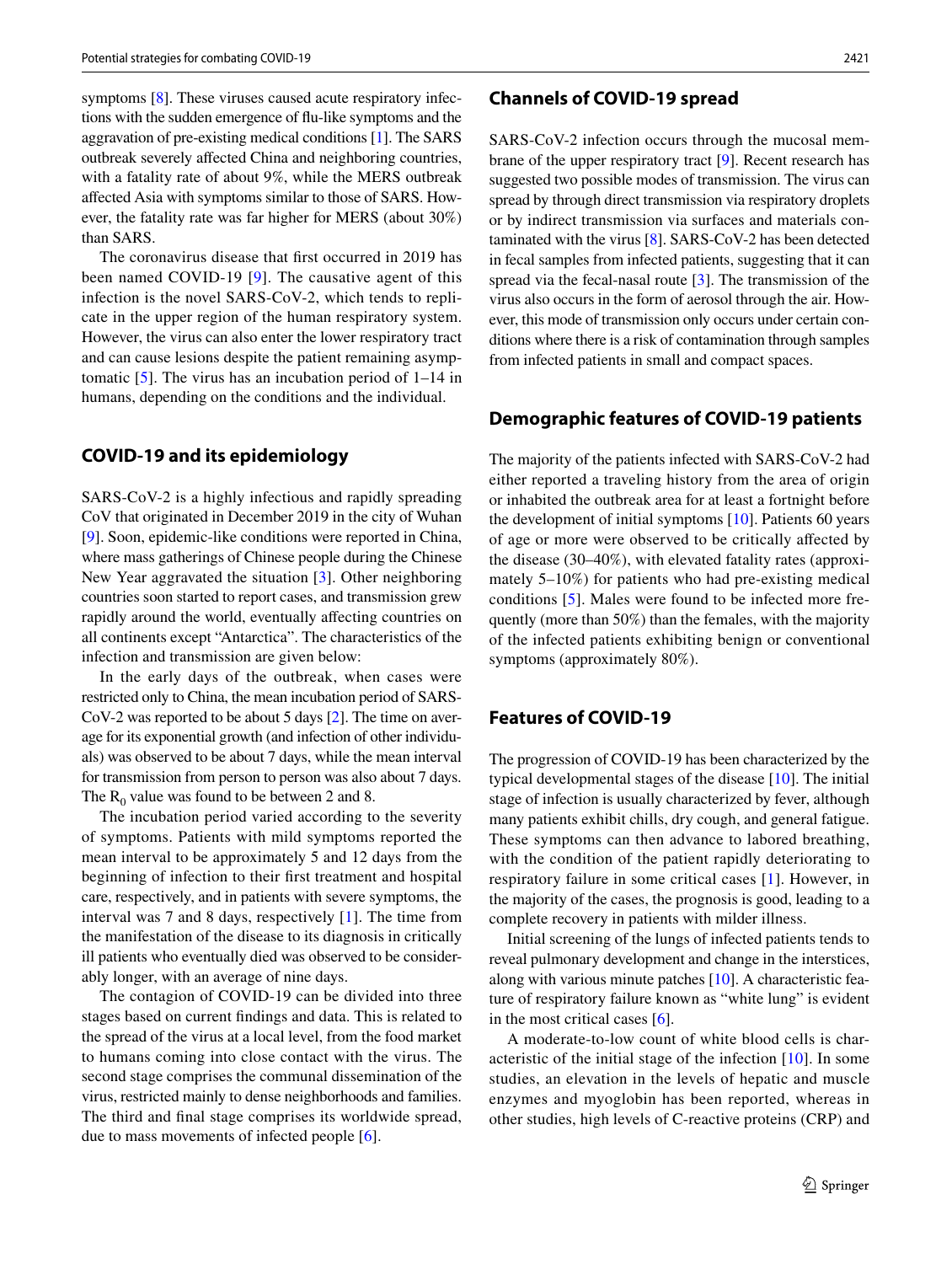erythrocyte sedimentation rate (ESR) have been observed [\[6\]](#page-15-1). The amount of D-dimer has been found to be elevated in patients exhibiting severe symptoms [\[5](#page-15-0)]. The detection of SARS-CoV-2 can be achieved by rRT-PCR. Furthermore, screening of antibodies in infected individuals at the onset of disease and again after fourteen days can be helpful in ascertaining the pathogenesis of the virus.

# **Treatment options for COVID‑19**

The treatment of mildly infected patients mainly depends upon self-care, and recuperation can occur with routinely used antiviral medicines without any advanced treatment. However, in critically ill patients, the virus wreaks havoc on the immune system of the patients, which demands effective intensive care and a thorough treatment plan [[5](#page-15-0)]. The patients are put under intensive care, and the treatment plan entails electrolyte balancing, administration of water for hydration, and stabilization of the functioning internal systems. All clinical parameters and vital signs should be closely monitored [[6](#page-15-1)]. Routine blood and biochemical parameters should be examined regularly, along with the chest imaging and determination of blood oxygen levels [[3\]](#page-14-2). If oxygen levels are observed to fluctuate, the patient may be given external oxygen. Gas ventilators and nasal oxygen may be helpful for patients suffering from severe respiratory distress. To date, no approved antiviral medicine has been reported. Antibiotics are not generally used for the treatment of the disease. However, patients should be examined for bacterial infections and given antibacterial drugs in cases where there is a risk of bacterial infection [\[10\]](#page-15-5). Traditional Chinese medicine (TCM) should be used in combination with conventional medicines after determining the infection symptoms through the conventional method of diagnosis. XueBiJing, Huo Xiang Zheng Qi Shui, Lian Hua Qing Wen Capsule, Shu Feng Jie Du Capsule and Jin Hua Qing Gan Granule have been tested for COVID-19 treatment [[11,](#page-15-6) [12\]](#page-15-7), and these herbal remedies considerably relieved main symptoms, including cough and fever, and were beneficial for the recovery of the patient.

### **Drug development against COVID‑19**

The severity of COVID-19 led to its development of drugs or vaccines [[13\]](#page-15-8). Although the WHO, FDA, and EMA were part of this community, the Chinese took the lead in developing academia-industry partnerships for the development of therapeutics such as monoclonal antibodies, vaccines, and drugs [\[13](#page-15-8)]. Such an initiative for vaccine development was recently undertaken by the Coalition for Epidemic Preparedness Innovations (CEPI), involving several countries [[14\]](#page-15-9). In this context, the establishment of a "vaccine bank" by the Canadian Government is commendable [[15\]](#page-15-10). Scientists are also considering a drug formulation against postinfection complications [[16](#page-15-11)]. Scientists have also taken into consideration previously known antiviral drugs for the treatment of post-infection complications [\[13](#page-15-8)]. The International Clinical Trials Registry Platform of WHO is dealing with this issue [\[16](#page-15-11)]. In a WHO project named "Solidarity" Trial", the four most potent existing antiviral drugs were tested against COVID-19 in ten different countries, and the results were reported [[16](#page-15-11)]. The formulation of drugs and vaccines requires time, and regulatory agencies such as the FDA and EMA have to ensure their safety throughout the drug development cycle (Fig. [2\)](#page-4-0) before approval [[15\]](#page-15-10). This process typically requires almost half a decade [[17](#page-15-12)]. The shortest time frame for developing therapeutics is one and a half years, and that for checking their effectiveness is twelve months [[17](#page-15-12), [18\]](#page-15-13). Currently, many new anti-COVID-19 drugs are in phase I of testing [\[13\]](#page-15-8). Four antiviral drugs, including hydroxychloroquine (or chloroquine), favipiravir, lopinavir, and remdesivir, have entered phase III or IV. Currently, the CDC is recommending remdesivir as an anti-COVID-19 treatment for COVID-19 patients suffering from pneumonia [\[13](#page-15-8)].

# **Rationalization of drug development against COVID‑19**

Novel efforts have been made from 2018 to 2020 to intensify the development of antiviral medications and vaccines. These have included collaborations between constitutional/legislative bodies and industries such as the European Innovative Medicines Project [[19](#page-15-14)], the US Critical Path Program to upgrade advancement of drug development [\[20](#page-15-15)], and the Breakthrough Therapy consignment to facilitate the development and regulatory analysis of promising candidate drugs [[21](#page-15-16)]. An international diagnostic pipeline tracker has been designed to facilitate the development of sophisticated diagnostic tools for COVID-19 [\[22\]](#page-15-17). A program of augmented therapeutics for COVID-19 management was initiated in March, encouraging researchers and health care professionals to recognize, evaluate, and scale-up potential medications or regimens quickly. In March 2020, CEPI invested US \$100 million to finance different research projects in various countries and also invested US \$2 billion to quickly develop a vaccine. The COVID-19 Clinical Research Coalition (CRC) was designed to organize, explore, and compile results from globally operated clinical trials investigating the most efficacious post-infection treatment regimen [\[23\]](#page-15-18). Various antiviral medications that either are already available on the medicinal market for the management of other infections or have been formulated for recent clinical trials were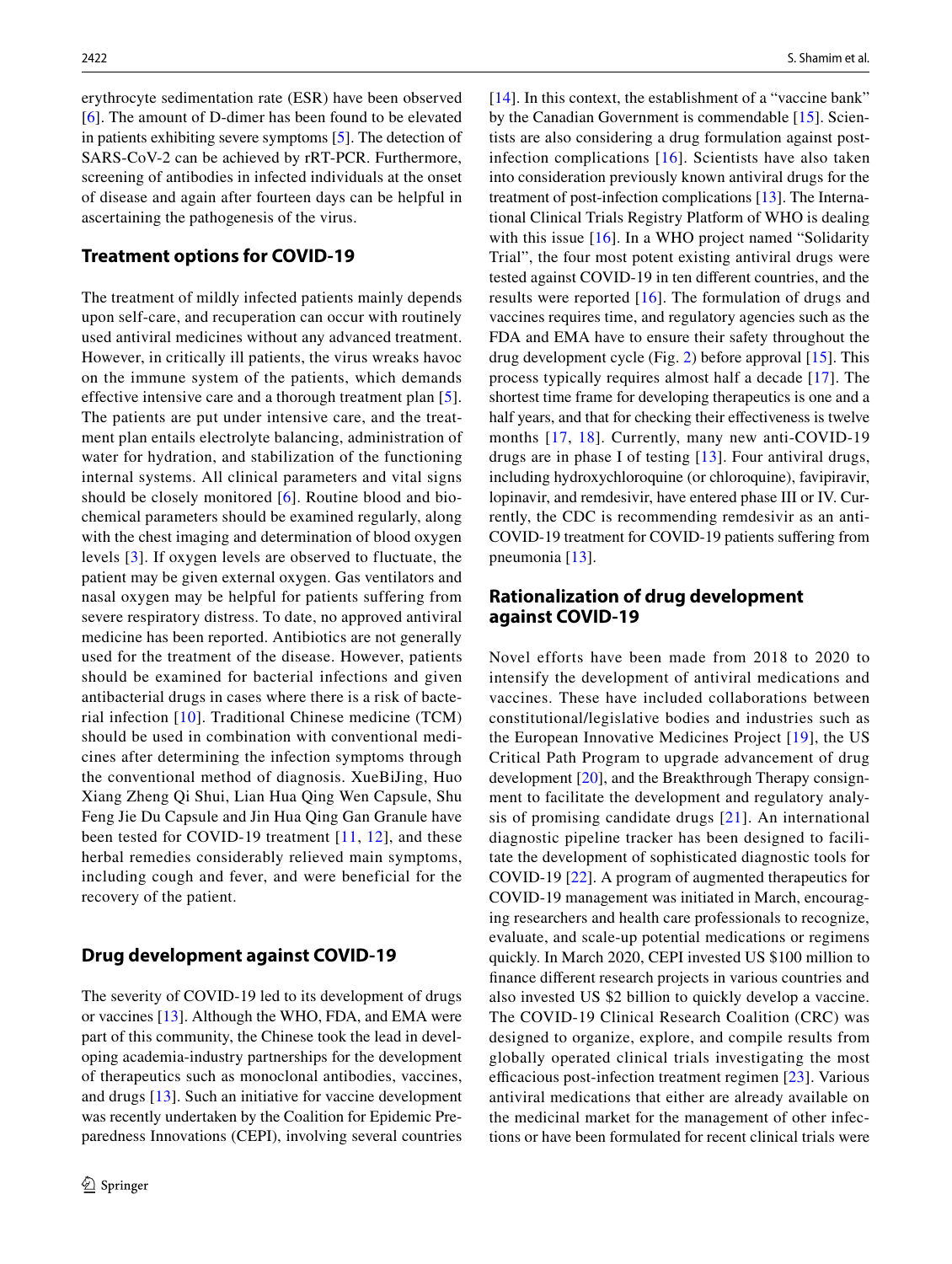<span id="page-4-0"></span>

investigated in early 2020 for their potential use against COVID-19 [\[13,](#page-15-8) [16](#page-15-11), [24–](#page-15-19)[26](#page-15-20)].

# **Efforts toward development of a coronavirus vaccine**

Vaccines against numerous CoV-associated diseases have already been developed for use in animals, including those caused by canine coronavirus, feline coronavirus, and contagious bronchitis virus in birds [[13\]](#page-15-8). Previously, attempts were made to develop a vaccine for the management of MERS and SARS caused by viruses of the family *Coronaviridae* that infect humans [\[27–](#page-15-21)[29\]](#page-15-22). The vaccines mentioned above have been tested clinically on research-centered or laboratory-use animal models, and as of 2020, no vaccine or remedy has been demonstrated to be completely safe and efficacious in humans [\[30,](#page-15-23) [31](#page-15-24)]. Globally, the management of SARS using novel therapeutic medications or vaccines is a goal of governmental and public health sector organizations [[14\]](#page-15-9). No approved vaccine against MERS is available [\[28,](#page-15-25) [29](#page-15-22)], and the current SARS research was considered a suitable template for the development of medications or vaccines against MERS-CoV illness during the time that it was prevalent [[32](#page-15-26), [33](#page-15-27)]. By March 2020, one DNA-based MERS vaccine has been tested in human-based clinical trials (phase I), and three other vaccines were in the development stage. All of these vaccines were viral-vectored, including one MVA-vectored (MVA-MERS-S) vaccine and two adenoviral-vectored vaccines (ChAdOx1-MERS and BVRS-GamVac) [\[34](#page-15-28)].

COVID-19 emerged in late 2019 and was soon found to be caused by SARS-CoV-2 [[13,](#page-15-8) [25,](#page-15-29) [35](#page-15-30)]. In early 2020, COVID-19 illness became a pandemic, prompting inten-sive research efforts toward developing vaccines [\[35](#page-15-30), [36](#page-15-31)]. Several organizations published viral genome sequences to promote the development of safe and efficacious vaccines against SARS-CoV-2 [[35–](#page-15-30)[39\]](#page-15-32). According to the WHO International Clinical Trials Registry Platform, by March 2020, about 100 academic institutions and organizations were actively working worldwide, with 536 clinical trials being conducted [\[24](#page-15-19), [40,](#page-15-33) [41](#page-15-34)]. By March 2020, many clinical investigations involving co-administration of multiple antiviral drugs already registered for use against other diseases had been initiated [[24,](#page-15-19) [25\]](#page-15-29).

In March 2020, two phase I clinical studies for analysis of safety profiles of vaccines in humans were initiated [\[37](#page-15-35)].

A candidate vaccine from Moderna named mRNA-1273 was registered by the National Institute of Allergy and Infectious Diseases (NIAID) in February 2020 to be tested in Seattle, Washington, with studies on human candidates being conducted beginning in March 2020 [[42\]](#page-15-36).

A candidate adenovirus vaccine named Ad5-nCoV, synthesized by CanSino Biologics Inc. (Tianjin, China) via recombinant technology, was subjected in March 2020 to a phase I safety clinical investigation involving 108 healthy individuals from Wuhan, China, with the study plan running to the end of 2020 [[43\]](#page-15-37). By March 2020, several other candidate vaccines were being quickly optimized and prepared for initial testing in human subjects [\[13,](#page-15-8) [24,](#page-15-19) [40](#page-15-33), [41](#page-15-34), [44](#page-15-38), [45](#page-16-0)]. Several companies, educational research groups, and global alliances were involved in the initial levels of vaccine preparation, investigations at the laboratory level, or organizing phase I safety clinical trials to further improve candidate vaccines [[13,](#page-15-8) [24](#page-15-19), [40](#page-15-33), [41\]](#page-15-34). The government of Canada is contributing a grant of CA \$192 million for vaccine production and related research studies [[46](#page-16-1)].

# **Pharmacological agents with prospective clinical advantages**

Several pharmacological agents are being tested against COVID-19 [[47](#page-16-2)[–79](#page-16-3)] and are briefly described below.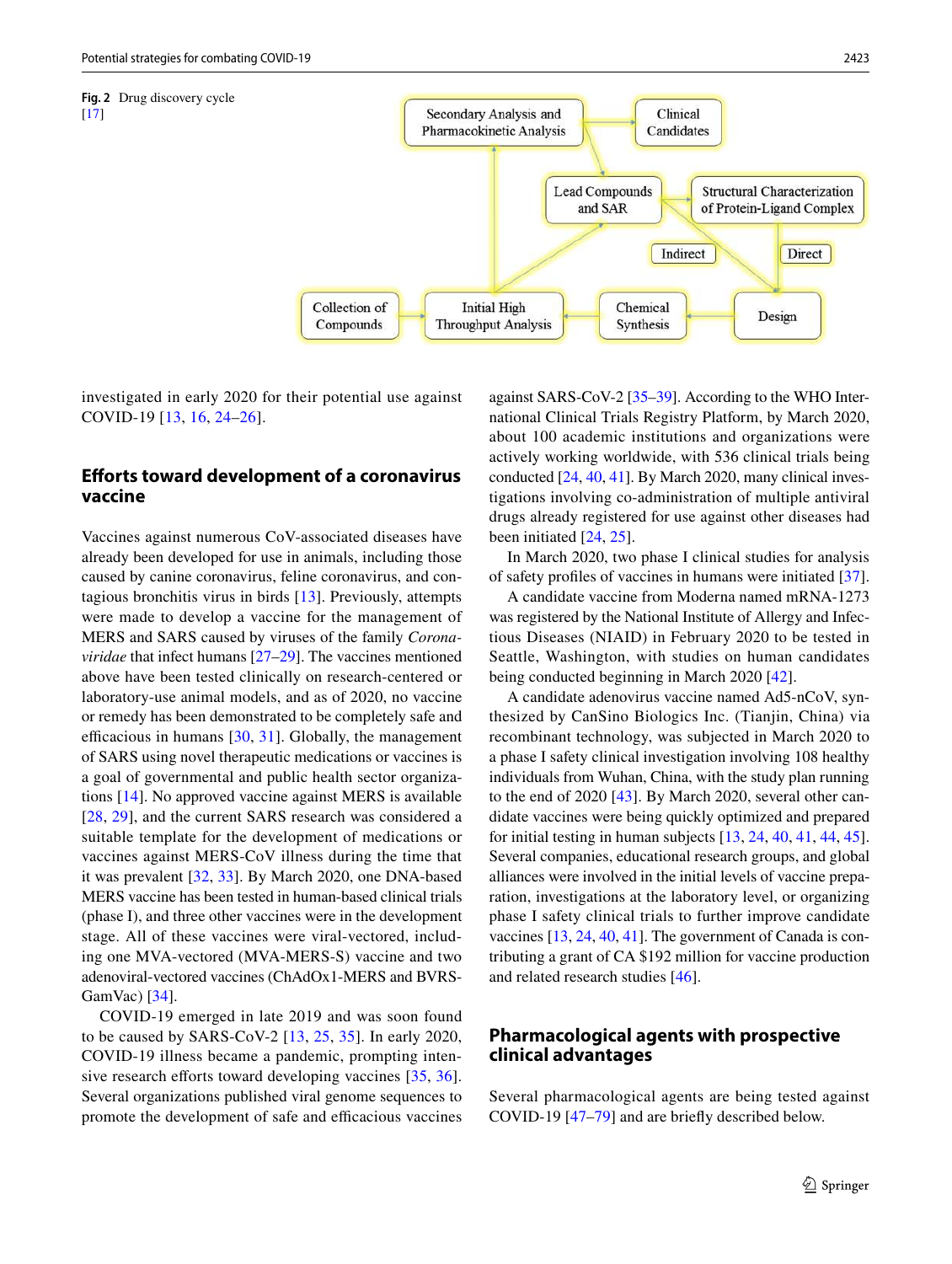### **Remdesivir**

Remdesivir (GS-5734) is an adenosine analog drug that was produced for the treatment of the Ebola virus in Africa by Gilead Science and is currently under study. Its mode of action is to bind to the viral RNA polymerase in its active state, where its primary effect is to cause RNA chain termination. It is also reported to exhibit potent antiviral activity against several CoVs, including SARS-CoV-2, with suitable  $EC_{50}$  values. Because it is specific for viral enzymes, it is less likely than some other drugs to be toxic to humans [\[80–](#page-16-4)[83](#page-17-0)]. A wide variety of therapeutic index values were obtained for this drug in a human respiratory cell model, according to Sheahan et al. [[83\]](#page-17-0). It is effective against CoVs despite the potential for genetic resistance, and it has a long half-life [[84,](#page-17-1) [85](#page-17-2)]. For its use against SARS-CoV-2, the tested dosage for treatment was more than 150 mg, with intravenous administration on the first day, followed by reduction of the dosage by half for ten days. The antiviral potential of remdesivir was first demonstrated against Ebola virus in monkeys, in which it successfully inhibited the replication of the virus [[86](#page-17-3)]. The antiviral effect of remdesivir has also been investigated in mice, which demonstrated a decrease in the viral load in the lungs, in body weight loss, and in overall lung destruction, which suggested that the drug can inhibit viral replication in the initial stages of infection. However, it was not effective when the viral load was high [\[82\]](#page-16-5). The results of that study agreed with those of another study showing the drug to be effective in reducing virus replication and the eventual onset of disease caused by SARS-CoV-1 [[82,](#page-16-5) [83\]](#page-17-0). It is important to note that while the results of the studies conducted on animal models were encouraging, human clinical trials cast a disappointing shadow on the drug. A human clinical trial demonstrated the fatality rate of patients infected with Ebola virus to be more than 50% in patients treated with remdesivir and three additional therapies during the Ebola outbreak in 2018, which led to the discontinuation of the drug for the treatment of this disease [[87](#page-17-4)]. The first case of treatment of a patient infected with SARS-CoV-2 with remdesivir was reported in the US, where the drug was administered to the patient a week after typical symptoms of COVID-19 were observed [[88](#page-17-5)]. The drug appeared to ameliorate the patient's condition, although nasopharyngeal swabs continued to be positive for the virus. On the upside, no side effects of the drug were observed in this patient, which corroborated the safety data from cases of treatment of other viral infections with this drug [\[89,](#page-17-6) [90](#page-17-7)]. Nonetheless, it is important to note that the treatment of three out of twelve COVID-19 patients with remdesivir in the US was carried out under the protocol for compassionate use [[91\]](#page-17-8) due to the lack of sufficient data to evaluate its safety or efficacy. At present, there are four ongoing clinical trials in the US that are enlisting patients for potential treatments. Two clinical trials have been commenced in China for the evaluation of remdesivir against COVID-19. The criteria for compassionate use of the drug allow patients in intensive care requiring ventilation support who are too ill to be included in a clinical trial to receive the drug. If they fail to meet these criteria, suffer from organ failure, have renal and hepatic disease, or receive dialysis, they are exempted from compassionate use. These criteria are subject to change, so patients are asked to review the most recent guidelines prior to being enrolled in a clinical trial program. In addition to the time required for approval from the responsible authorities, clinicians also need to be prepared to issue appropriate prescriptions for administering the drug to patients once it is approved. Critically ill patients can be given other antiviral therapies during the waiting time, but these must be suspended immediately once they begin receiving remdesivir. It has been suggested that remdesivir attains its active state by acting as a substrate for CYP-3A4, indicating a possible interaction with related inhibitors such as ritonavir and voriconazole. It has also been suggested that the activity of remdesivir might be enhanced by hydrolase activity, which is also consistent with the chemical structure of the drug. The NIAID was quick to state that it is unlikely that remdesivir would interact with other CYP-3A4 inhibitors [\[85](#page-17-2)]. Clinical data have now established remdesivir to be a promising drug for the treatment of patients infected with SARS-CoV-2, and this can be tested further in extensive clinical trials as well as the practical application of the drug in compassionate use, which can provide information about its probable efficacy on a wide scale in the fight against COVID-19.

#### **Chloroquine and hydroxychloroquine**

Chloroquine is an anti-parasitic drug that is used against malaria due to its inflammation-reducing properties and its ability to modulate the immune system. Currently, it has garnered attention because of its potential use in treating COVID-19. The potential antiviral activity of chloroquine against COVID-19 was first reported by Wang et al. [[80](#page-16-4)] during the early outbreak of the novel CoV. The results obtained corroborated previously published results showing antiviral activity of the drug against similar coronaviruses that caused SARS and MERS [[92](#page-17-9)]. The findings of Chinese clinical trials have supported the oral use of the drug at a moderate dosage twice every day, although the rationale for using this dosage remains vague. The use of chloroquine has been associated with stability in patients, with better lung functioning found in scans, leading to a better prognosis and shortened duration of infection, with little or no adverse reactions to the drug, as reported by Gao et al. [\[63](#page-16-6)]. The promising results, however, are not sufficient for its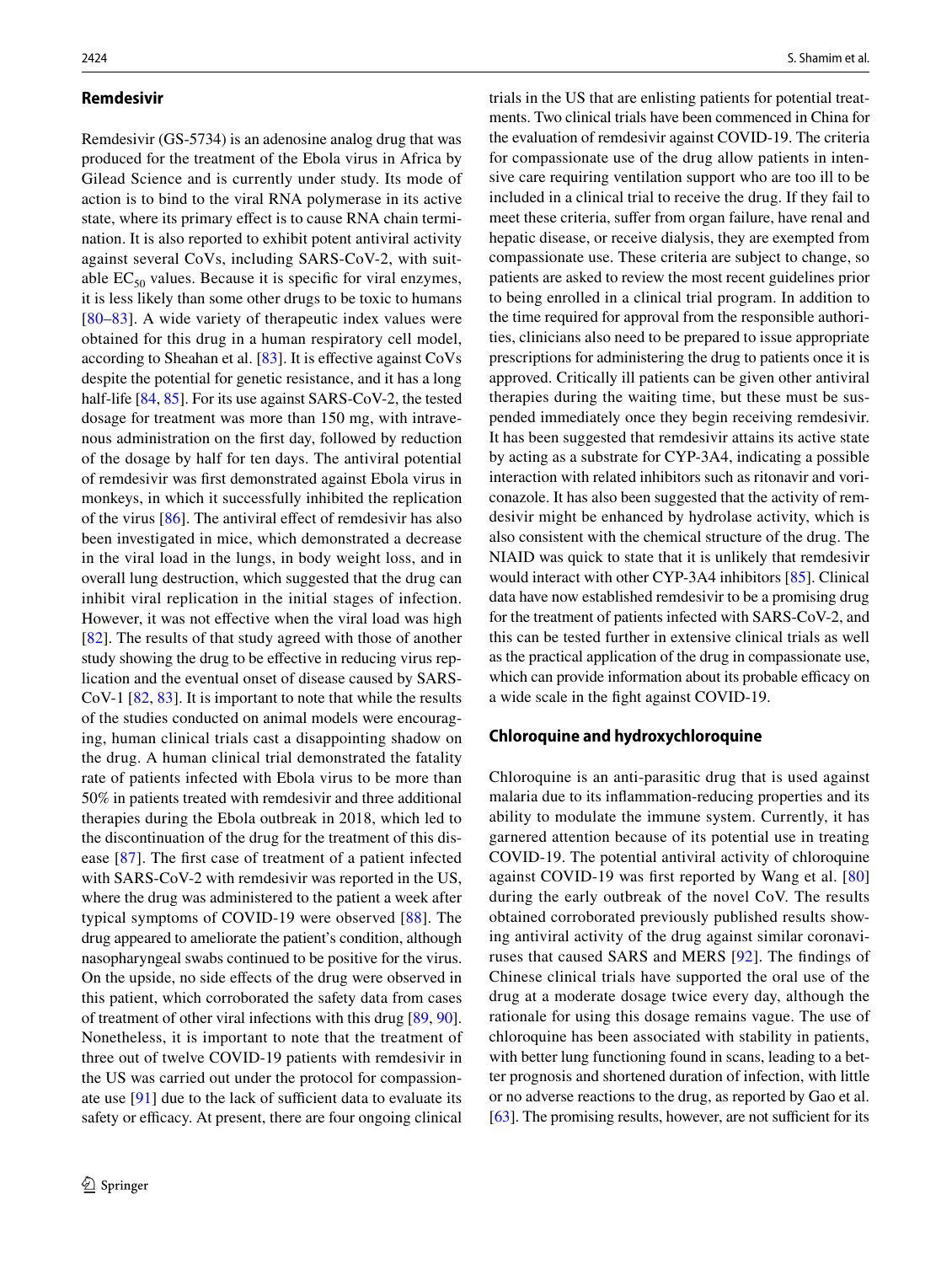widespread use, as supply-related problems and cardiovascular toxicity have restricted their use in countries like the USA. As a substitute, another drug called hydroxychloroquine is being investigated. It differs from chloroquine by the presence of an additional hydroxyl group. It is assumed that this drug will be more effective than chloroquine for treating COVID-19, the prolonged use of which has been associated with a rise in rheumatic disorders. The current data regarding the activity of hydroxychloroquine against CoVs are still inadequate. However, in 2006, a comparison of the antiviral potential of these two drugs in cell lines was examined by Biot et al. [[93\]](#page-17-10), who demonstrated that chloroquine had superior antiviral activity against SARS-CoV-1 compared to hydroxychloroquine. When these drugs were again studied for their activity against SARS-CoV-2 using a pharmacology-based pharmacokinetic(PBPK) model to examine their activity in respiratory organs, the findings were the opposite of the previous ones, with hydroxychloroquine being more effective than chloroquine against SARS-CoV-2 when the "ratio of the free lung trough concentration to the in vitro  $EC_{50}$ " (RLTEC) values were compared [\[67](#page-16-7)]. The reported efficacious dosage of chloroquine was more than 400 mg, and therefore, the dosage of hydroxychloroquine was set accordingly in another study [[63](#page-16-6)], which found two dosages that gave a significant effect, first being an oral dose of more than 1000 mg on the first day, followed by less than 500 mg on each of the following days. This dosage resulted in higher RLTEC values for hydroxychloroquine than chloroquine. The second dosage gave similar results, suggesting that a lower dosage of hydroxychloroquine was also effective [\[67\]](#page-16-7). However, it is important to note that these drugs have equal half-lives, which would lead to protracted regimens of therapy [[94\]](#page-17-11). It is advised to wait for complete validation and more published data before the administration of the recommended dosage in patients infected with COVID-19. An example can be described to explain the point: If two equally capable compounds were taken and analyzed from the PBPK data for a dosage of hydroxychloroquine less than 1000 mg and varying regimens, RLTEC values would be produced that would be different on consecutive days, which would vary drastically from the dosage of chloroquine taken two times every day with RLTEC values. The majority of clinical trials have used the 400 mg dosage, but the evidence for this remains unclear [[67\]](#page-16-7). Gautret et al. [[95](#page-17-12)] reported the effect of oral administration of 200 mg of hydroxychloroquine after the passage of eight hours in patients infected with COVID-19. The study revealed the drug to be more effective in treating COVID-19 from the nasopharyngeal region. Notably, the use of the antibacterial drug azithromycin, which was given in patients to prevent bacterial infection in COVID-19 cases, resulted in a stronger reduction in the viral load than the use of hydroxychloroquine alone. This finding, although significant, is not sufficient, as various aspects still need be taken into consideration. Clinical data were not adequate, although the reduction in viral load was noteworthy. The study included 26 patients receiving hydroxychloroquine therapy, six of which were excluded from the study for various reasons. Lastly, the patients in the study had a much higher viral titer, as demonstrated by CT values, than other patients who had undergone combined therapy. Although these points indicate that caution is needed in the administration of both chloroquine and hydroxychloroquine, initial studies conducted in China have been hopeful in elucidating the encouraging that both of these drugs might be helpful against COVID-19. It is advised, however, to keep track of the latest study findings by examining works published in peer-reviewed journals until the lack of agreement between studies has been addressed [\[96\]](#page-17-13). In the meantime, the administration of hydroxychloroquine needs to be approached with caution.

#### **Lopinavir/ritonavir**

Lopinavir is an HIV protease inhibitor that is administered in combined therapy with ritonavir, which is a potential CYP-3A4 inhibitor that enhances the effectiveness of the drug. The reported course of action of lopinavir is the inhibition of the protease enzyme of the virus, thereby blocking its replication [[97\]](#page-17-14). Chu et al. [\[98](#page-17-15)] reported the action of various antiviral drugs against SARS-CoV-1 during its outbreak, and the administration of lopinavir and ribavirin was observed to block replication of the virus after just two days of therapy, indicating heightened efficacy when used in combination [[98\]](#page-17-15). The potent activity of lopinavir against SARS-CoV-1 was also reported by de Wilde et al. [[99\]](#page-17-16) and was found to be related to the effective plasma concentrations that were examined previously in subjects who had contracted HIV [[100\]](#page-17-17). The potency of lopinavir in combination with ritonavir was compared to that of interferon beta (INF-β) against MERS virus in a study by Sheahan et al. [\[82\]](#page-16-5), who showed that the administration of these two drugs failed to boost the action of INF-β against the virus, where the  $EC_{50}$  values showed the effect of the two drugs to be similar in the case of MERS-CoV and SARS-CoV-1. This study finding was significant, as remdesivir was thought to be the more potent antiviral drug in the same clinical study. Nonetheless, the drug cannot be discounted as being completely ineffective, as an in vivo study found ameliorated clinical and pathogenic symptoms in animals infected with MERS-CoV after combined therapy with lopinavir and ritonavir [[101\]](#page-17-18). At present, a controlled study of combined therapy with both drugs together with rINF-β for the treatment of SARS-CoV-2 patients is being conducted in order to rule out any inconsistency between their efficacy in animals and in in vitro studies [[102\]](#page-17-19). This combination was used in 2003 for the treatment of SARS-CoV-1, as mentioned above, in a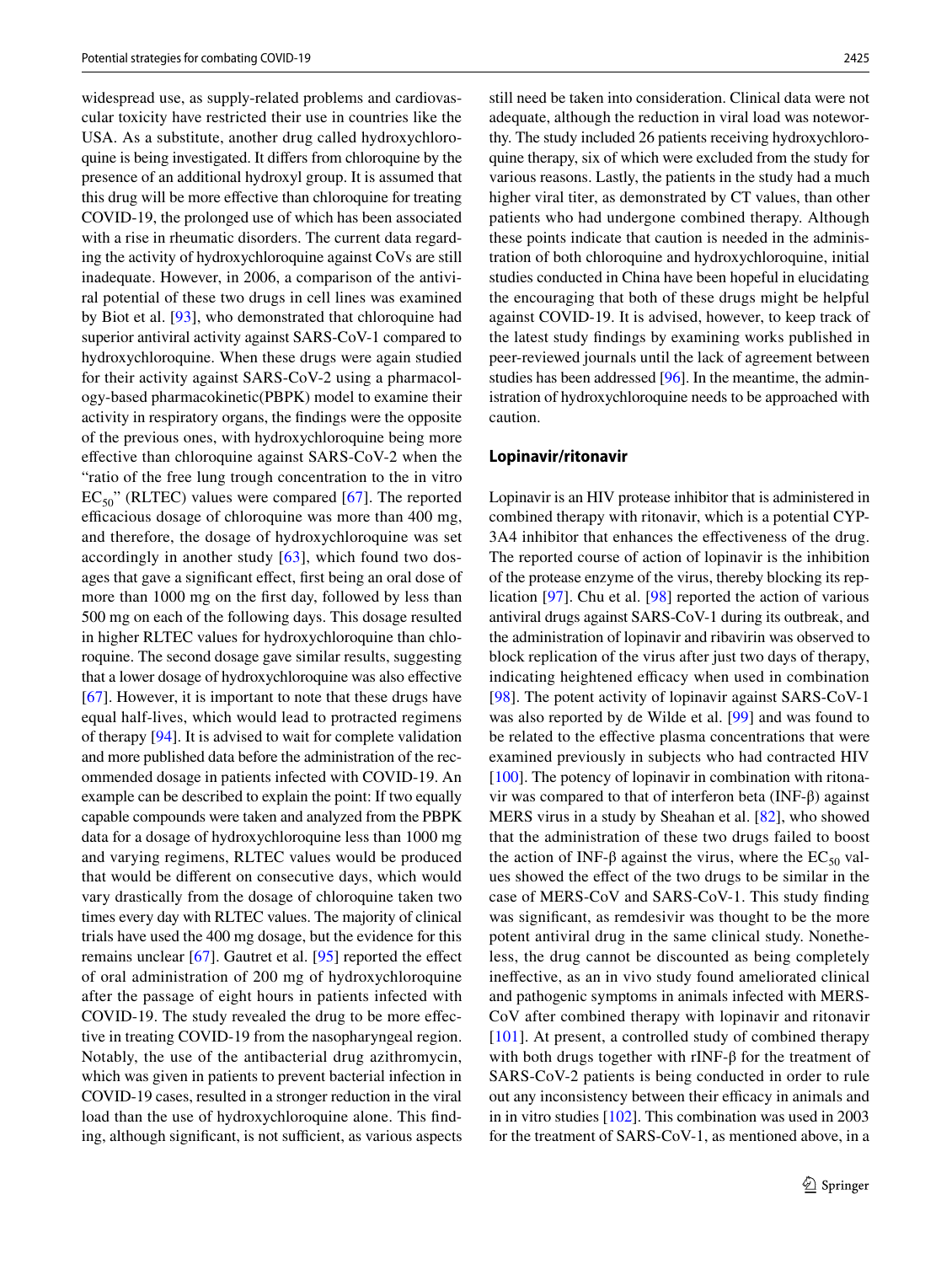study by Chu et al. [[98\]](#page-17-15), in which it was used with ribavirin and corticosteroid drugs. The subjects undergoing lopinavir/ritonavir therapy were compared with subjects receiving ribavirin along with corticosteroids, after which a considerable decrease in the "acute respiratory distress syndrome" (ARDS) and fatality rate was observed. This was further substantiated by another study on more than 70 lopinavir/ritonavir-treated patients who exhibited an overall lower fatality rate than patients who did not receive the two drugs as an initial treatment, which was significant, as advantageous effects of lopinavir/ritonavir were only observed in those patients who received these drugs as an initial treatment [\[103\]](#page-17-20). The considerable difference in the fatality rate after treatment against SARS-CoV-1 and MERS-CoV enabled the testing of lopinavir/ritonavir against SARS-CoV-2 in new clinical trials conducted by scientists in China. Generally, a 400 (and 100)-mg dosage is taken orally twice each day for a maximum of ten days by adults [\[104](#page-17-21)]. So far, there are ten clinical trials underway to determine the efficacy of conventional Chinese medicinal therapy and lopinavir/ritonavir, as a singular therapy. Their effect in combination with other antiviral drugs against SARS-CoV-2 is being tested, but the data from this new research are only now coming to light. The administration of lopinavir/ritonavir in positively diagnosed COVID-19 patients in a clinical study resulted in a decrease in auxiliary oxygen in one patient, while the condition of two others worsened. Four out of five patients exhibited severe adverse effects, impeding the execution of the therapy regimen. Other studies have described improvement in the clinical condition of infected patients and an overall reduction in the viral titer after lopinavir/ritonavir treatment. However, the efficacy of this drug therapy remains unclear because of discordant results among studies, variation in the degree of severity of disease in the subjects, and the absence of any standard of treatment [\[105–](#page-17-22)[108](#page-17-23)]. Furthermore, the administration of lopinavir/ritonavir along with other antiviral drugs was reported during the early outbreak in Wuhan, but the data and study have not been adequately described with respect to treatment, dosage, and characteristics of the treatment group  $[109-111]$  $[109-111]$ . A recent clinical trial was conducted in which lopinavir/ritonavir combination therapy was compared to twice-a-day and standardized treatment of pneumonia in COVID-19 patients [\[49](#page-16-8)]. The initial outcome evaluated was the time until improvement was observed after administration of the therapy. Later, treatment success was evaluated based on fatality rates, time until discharge from the hospital, viral load, and the amount of virus in pharyngeal swabs. The groups did not differ in their time from the initial symptoms to their randomization, and no significant difference was reported for symptom improvement or fatality rate between the two groups. Furthermore, no significant difference was found with respect to the decrease in the viral load. The current data on lopinavir/ritonavir provide little information suggesting their potential for their use in single or combination therapy. The findings that these drugs were effective against SARS-CoV-1 provides some hope, but it should be considered that their activity compared to remdesivir and chloroquine in the case of SARS-CoV-1 was below average, and their inadequate activity in animal models for the treatment of MERS-CoV infection is also not encouraging. It is also noteworthy that, in a randomized trial conducted recently, the time from the start of infection to the commencement of the drug regimen was 13 days in the case of SARS-CoV-2, whereas early treatment proved to be beneficial in the case of SARS-CoV-1. The therapy should include the provision of oral tablets or intravenous solution, which may or may not be given on an empty stomach and should not be administered to patients without screening them for any aggravating symptoms and observing them closely, as some cases do not fulfill the inclusion criteria for COVID-19 clinical trials [\[112](#page-17-26)].

#### **Nitazoxanide**

This drug has been investigated for its potency against SARS-CoV-2 in vitro, with acceptable  $EC_{50}$  values [[80](#page-16-4)]. These values are consistent with the values for the drug and its metabolite, known as tizoxanide, obtained in a study with MERS-CoV [\[113](#page-17-27)]. Nitazoxanide is a broad-spectrum drug that is reported to be active against various commonly known viruses as well as CoVs due to its antiviral activity, which is assumed to be due to the disruption of the hostmediated pathways that the virus uses for its replication [[113\]](#page-17-27). It is under evaluation for its potency against respiratory viruses. In one study, oral administration (< 500 mg) of this drug led to an improvement in clinical features in approximately 24 h in patients with influenza [[114\]](#page-17-28). This outcome led to investigation in three more phase III clinical trials, which have now been completed, but the study findings are not yet available at this time. However, nitazoxanide treatment did not lead to a decrease in the duration of patients' stay in the hospital or their symptoms in phase II clinical trials [[115](#page-18-0)]. While the use of nitazoxanide against COVID-19 might prove to be efficacious, data from clinical trials are still needed.

#### **Adjunctive pharmacological treatments**

### **Tocilizumab**

Tocilizumab is a monoclonal antibody that has an inhibitory effect on IL-6, which is released by human macrophages and monocytes during cytokine-release syndrome (CRS). Since its approval by the FDA in 2010, tocilizumab has been used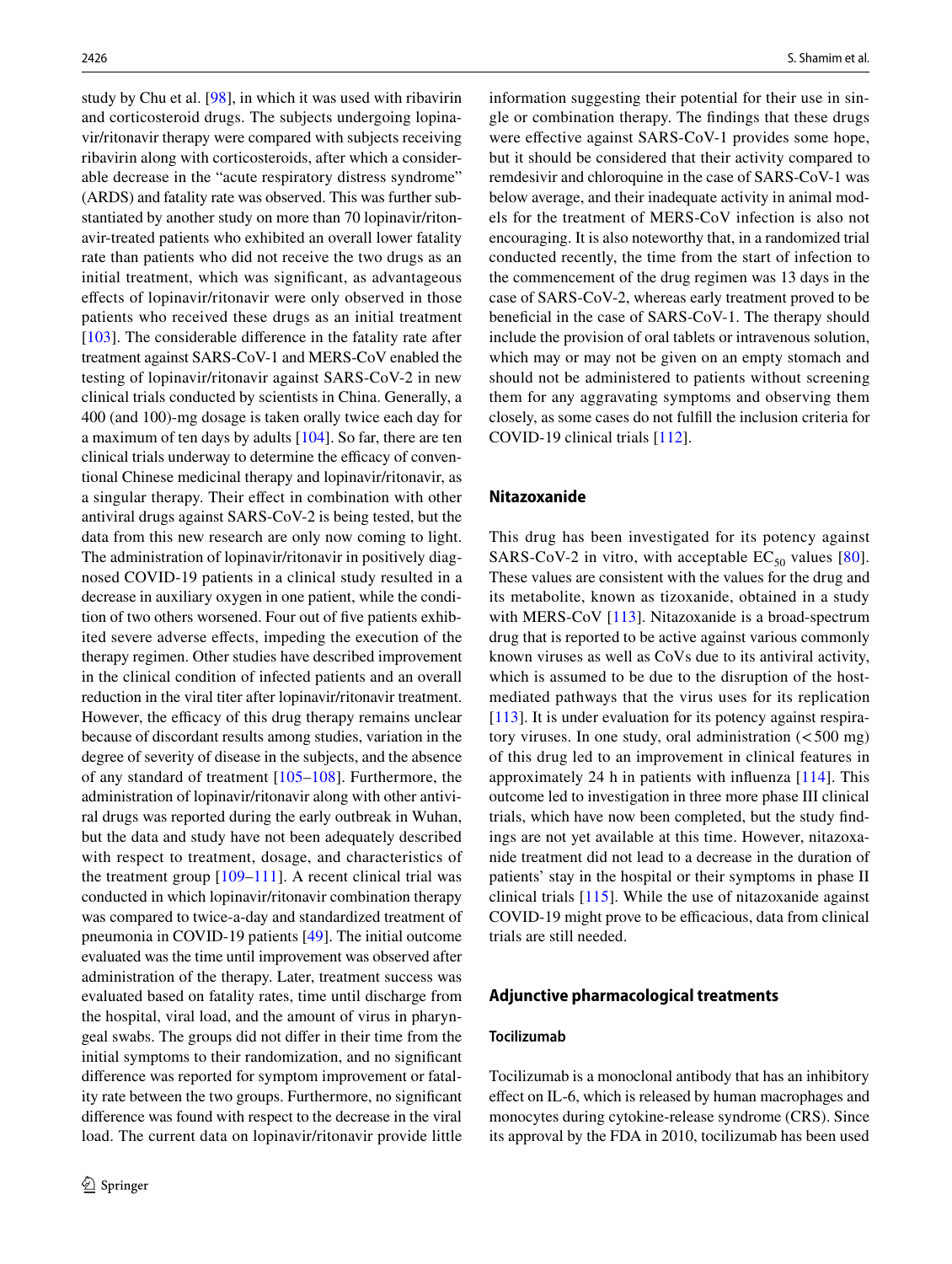as a therapeutic agent in patients with rheumatoid arthritis as a corticosteroid-sparing agent in chimeric antigen receptor T-cell (CAR T therapy)  $[116]$  $[116]$ . After seven years, it was approved by the FDA in 2017 to be used as a lifesaving drug for CAR-T-associated CRS. The dose of tocilizumab for CRS depends on its severity [[117\]](#page-18-2). The administration of tocilizumab in arteritis or arthritis patients results in neutropenia or thrombocytopenia, which makes patients more prone to secondary bacterial infections due to release of IL-6. In a case study, adult patients with refractory acute B-cell lymphoblastic leukemia and with grade 3 or higher CRS were found to suffer from secondary bacterial infections. In those patients, it was hard to identify the triggering factor (tocilizumab or corticosteroid) for these bacterial infections [\[118\]](#page-18-3). However, no side effects of tocilizumab were reported to the FDA regarding CRS treatment [[119](#page-18-4)]. During the recent pandemic in China, a common observation was that in COVID-19 patients, elevated levels of IL-6 resulted in a cytokine storm, which was often fatal [[111\]](#page-17-25). A beneficial effect of tocilizumab was observed in 21 patients. Treatment with tocilizumab resulted in a lowering of C-reactive protein, fever, oxygen demand, and lung opacity in tomographic images [[120\]](#page-18-5). Before administering tocilizumab, the patients were treated routinely with methylprednisolone, lopinavir, and standard care. Their IL-6 level was  $132.38 \pm 278.54$  pg/mL (normal,  $\lt 7$  pg/mL). Although the patients were not accessed for a long period, no side effects were reported during this short period (3–7 days). Tocilizumab as a therapeutic for patients with COVID-19, especially those with increased IL-6 levels, has become a part of the 7th edition of the National Health Commission of the People's Republic of China COVID-19 Diagnosis and Treatment Guide [[104](#page-17-21)]. The National Health Commission has recommended a standard dose of 400 mg IV once, or 4–8 mg/kg. There is an option to repeat a dose in 12 h (not to exceed a total dose of 800 mg). Chinese scientists are working on two trials regarding its side effects, but no trials are currently being done in the United States. In the future, there will be more information about tocilizumab. Its administration, time of dose, IL-6 threshold, etc., are all under study. Moreover, the long-term assessment of the patients being treated with tocilizumab will help in establishing its potential role in combating COVID-19.

#### **Corticosteroids**

The role of corticosteroids in the management of COVID-19 is of great interest, as there is a need to study their role in secondary infections and other adverse side effects. They have been administered in cases of MERS-CoV- and SARS-CoV-1-related pneumonia as a supplementary therapy, but their exact role is difficult to interpret. Patients who received corticosteroids developed a high fever and required more intensive care. The timing of corticosteroid dosage is directly proportional to the duration of disease. The use of corticosteroids immediately enhances fever and leads to a risk of secondary infections by bacteria, and thus poor outcomes, and for this reason such patients need extra care during their intensive care period. The stage of the disease must be kept in mind when choosing a dosage that will result in a swift response while avoiding side effects. Previously, during the SARS-CoV-1 endemic, corticosteroids were given to the patients. The heterogeneity of observations reported, from no effect [[121\]](#page-18-6), to a reduction in the death rate [\[121,](#page-18-6) [122](#page-18-7)], to severe side effects and death [\[123](#page-18-8)] of ICU-admitted patients [[124\]](#page-18-9), prevents clear conclusions from being drawn. On the other hand, in the case of MERS-CoV, the use of corticosteroids resulted in a reduction in mortality [\[125](#page-18-10)]. They were given to patients after antiviral drugs had lowered the titer of virus in their bodies. Similar observations were made in patients suffering from SARS-CoV-2 and ARDS [[126\]](#page-18-11). The exact role of corticosteroids is unclear, confusing and inconsistent. They might have a positive impact, but this is still uncertain [\[127](#page-18-12)]. A dosage is recommended in the COVID-19 Diagnosis and Treatment Guide from the National Health Commission of the People's Republic of China, where the authors state, "Based on respiratory distress and chest imaging, may consider glucocorticoid that is equivalent to methylprednisolone 1–2 mg/kg/day for 3–5 days or less. Note that large-dose glucocorticoid suppresses the immune system and could delay clearance of SARS-CoV-2." [\[104](#page-17-21)]. A recent consensus statement from the Chinese Thoracic Society recommends a lower dose,  $\leq 0.5-1$  mg/kg per day methylprednisolone for  $\leq$  7 days in select patients, after careful consideration of risks and benefits [[127\]](#page-18-12).

### **Pharmacological treatments in which risks outweigh benefits**

#### **Ribavirin with or without interferon**

Ribavirin was approved in the 1980s for viral hemorrhagic fever, respiratory syncytial virus infection, and hepatitis C, together with interferon. It is a guanosine analogue known for interfering with transcription by inhibiting the synthesis of RNA. The combination of ribavirin with corticosteroids and/or interferon against SARS-CoV-1 did not show promising results [[128](#page-18-13), [129](#page-18-14)]. Its dose is decided based on the health status of the patient [[130\]](#page-18-15). It was found to be 100 times less effective than remdesivir against SARS-CoV-2 [[80](#page-16-4)]. It is not considered by WHO to be a potential therapeutic agent against SARS-CoV-2. The innate antiviral response is triggered by interferon  $(α, β)$  and was investigated in SARS-CoV-2 and MERS-CoV infections. When interferon was used in combination with ribavirin, the mortality rate was not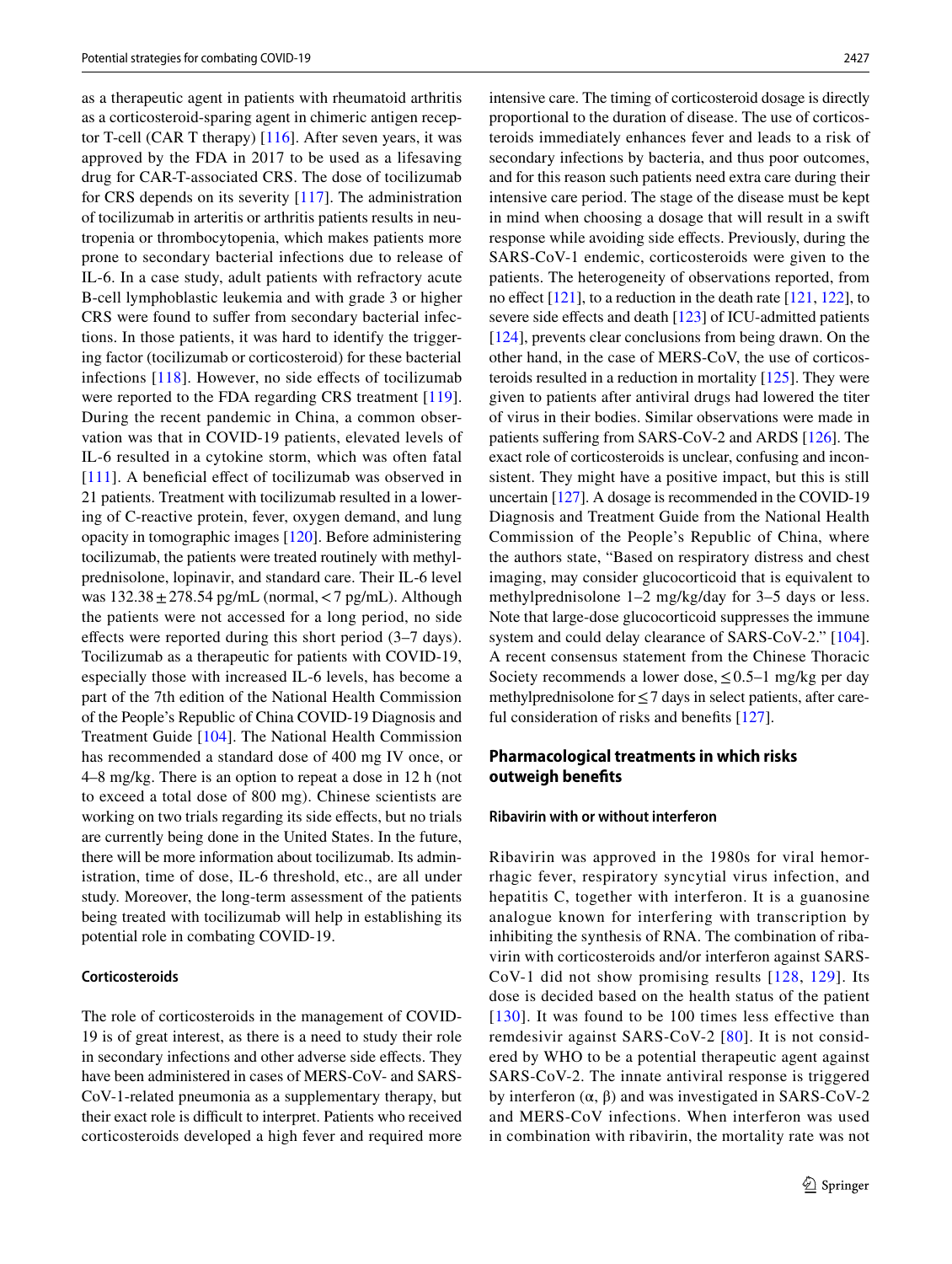improved. Furthermore, the following side effects were observed: neuropsychiatric events, fatal ischemia, hepatotoxicity and cytopenia [[131\]](#page-18-16). Despite these observations, the Chinese guidelines recommend ribavirin 500 mg IV 2–3 times daily in combination with LPV/r or inhaled interferon- $\alpha$  (5 million units nebulized twice daily) as one of the "standard treatment" options for COVID-19. Due to limited data and a lack of experimental trials, it is not safe to use ribavirin at the moment for the treatment of COVID-19.

#### **Oseltamivir and baloxavir**

Oseltamivir and baloxavir are both used as anti-influenza agents. Currently, oseltamivir is under investigation for COVID-19 treatment. In Wuhan, it was administered to COVID-19 patients in combination with antibiotics. At that time, the causative agent of the disease was not known, and an attempt was made to treat it as though it were influenza. As stated previously [[130\]](#page-18-15), oseltamivir was ineffective against SARS-CoV because coronaviruses do not have neuraminidase and are therefore not affected by neuraminidase inhibitors. The same is true for other neuraminidase inhibitors such as zanamivir and peramivir. Currently, the available data also do not support the use of baloxavir against COVID-19. These drugs can be effective against influenza, but once the patient has recovered from influenza, their administration should be stopped.

#### **Agents under investigation for COVID‑19**

Table [1](#page-10-0) shows various therapeutic agents that have been used against COVID-19. However, these are not recommended and should be avoided. Moreover, Fig. [3](#page-11-0) describes various therapeutic targets of different pharmacological agents against COVID-19 at various levels of infection and disease development.

# **Nitric oxide therapy against COVID‑19**

Nitric oxide gas is a human-friendly gas due to the following features: (i) it improves the oxygen supply to bloodstream and thus blood flow in the lungs, (ii) it prevents clot formation, (iii) it destroys toxins, and (iv) it causes the relaxation of the right side of the heart, which is under direct pressure during cardiac arrest. It also has anti-COVID-19 features that were studied previously during the SARS epidemic in 2002–2003. Critically ill patients can be treated by giving them nitric oxide gas, which not only improves lung function but also helps in maintaining the patient's general health status [[132](#page-18-17)].

# **Convalescent therapies (plasma from recovered COVID‑19 patients)**

The COVID-19 pandemic has shaken up the world and has affected almost every living person on this planet. SARS-CoV-2 is a new virus for which no vaccines, antibodies, or drugs are currently available. Although many potential vaccines and drugs are being investigated at a feverish pace globally, no breakthrough has been achieved. The use of serum from recovered patients, collected after their convalescence period, is considered to be a possible choice for the treatment of infected patients.

#### **Passive antibody therapy**

Immunization is broadly divided into two types: active and passive. In active immunization, an immune response is induced that is gradual and is dependent on the individual for its potency. In passive immunization, immunity is achieved by providing the recipient with antibodies against a specific disease and is regarded as a safe means of providing immediate immunity against any disease in healthy humans. Unsurprisingly, its history dates back to the 19th century, when it was often the only method used to treat an infectious disease, before the advent of antibiotics in the 20th century [\[133](#page-18-18), [134](#page-18-19)]. The presence of virus-inactivating antibodies in the serum of recovered patients has been observed in previous CoV outbreaks, suggesting that immune serum can be used for treatment of CoV infections [[135](#page-18-20)]. Similarly, passive antibody therapy would work against SARS-CoV-2 primarily by neutralizing the virus, but it might also contribute to phagocytosis and cytotoxic mechanisms. Not only may therapeutic antibodies be derived from recuperated patients, but monoclonal antibodies or genetically engineered antibodies can also be used [[136](#page-18-21)]. Currently, antibodies derived from recovered patients are the only option for this type of treatment (Fig. [4](#page-11-1)), with the numbers of donors increasing as the numbers of survivors increases gradually. Passive immunization in humans is generally associated more frequently with preventative healthcare than with the treatment of a specific disease, when it is used following the manifestation of initial signs and symptoms. It is likely to be most effective in the initial stages of infection when the viral load is lower, allowing neutralization by antibodies to occur efficiently [\[137\]](#page-18-22). A different aspect of passive immunization is the ability of the antibodies to alter inflammatory responses, which again can be controlled more easily in the early stages of infection. Previously, passive antibody therapy against pneumococcal pneumonia was observed to be most efficacious when it was delivered immediately after the development of initial symptoms [\[138](#page-18-23), [139](#page-18-24)]. Antibodies obtained through passive therapy tend to reach the affected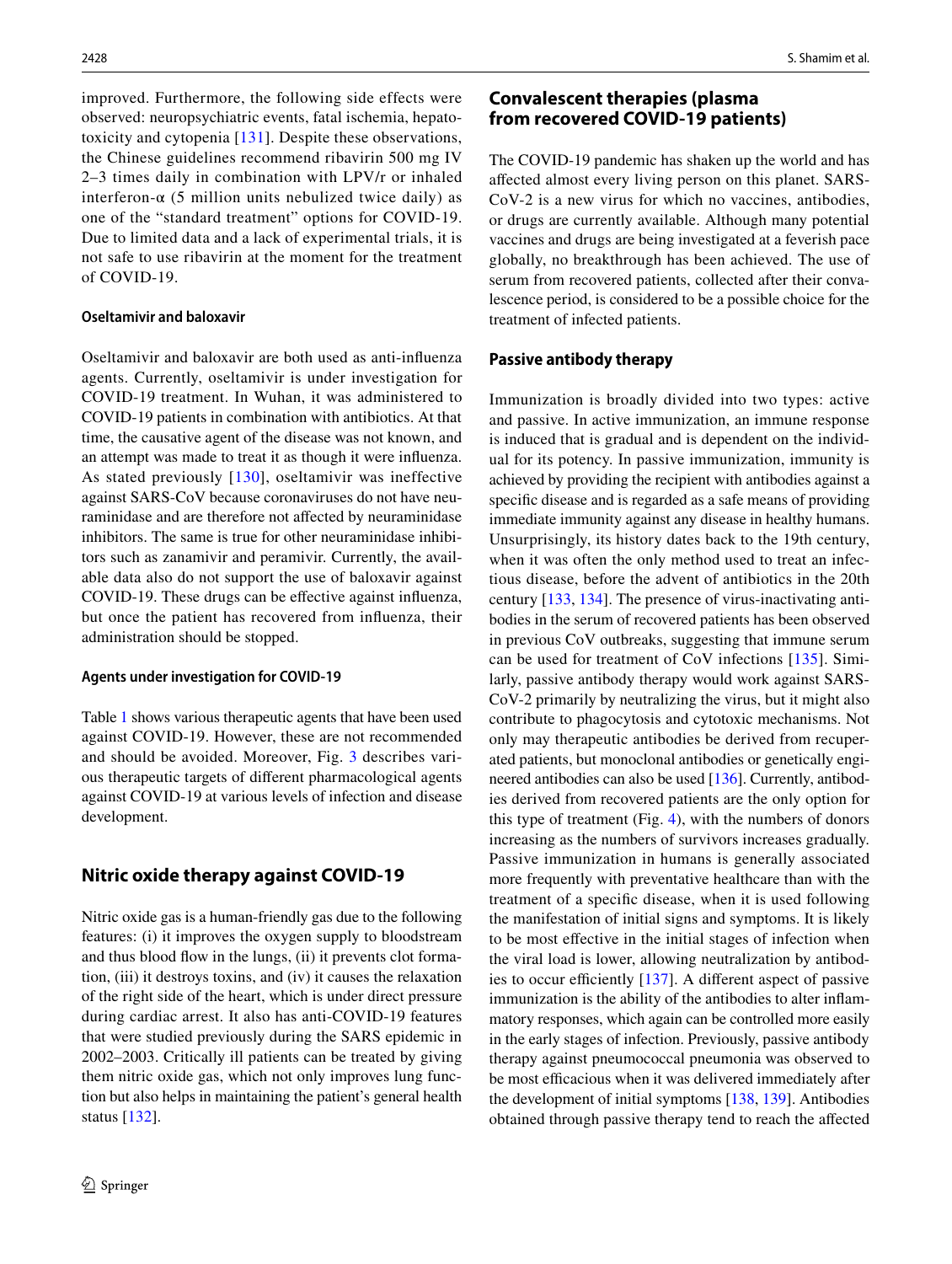#### <span id="page-10-0"></span>**Table 1** Pharmacological agents being investigated against COVID-19

| Agent                 | Pharmacological class                                              | Mode of action                                                                                        | Country where trials are<br>registered against COVID-<br>19 |
|-----------------------|--------------------------------------------------------------------|-------------------------------------------------------------------------------------------------------|-------------------------------------------------------------|
| Anakinra              | Interleukin-1 receptor antagonist                                  | Suppresses cytokine storming                                                                          | Not registered yet                                          |
| Umifenovir            | Antiviral/used against influenza                                   | Inhibits fusion                                                                                       | China                                                       |
| <b>Baricitinib</b>    | Treats rheumatoid arthritis                                        | A Janus kinase family (JAK) enzyme inhibi- Not registered yet<br>tor                                  |                                                             |
| Bevacizumab           | Recombinant humanized monoclonal anti-<br>body/used against cancer | Prevents vascular endothelial growth factor<br>associated with endothelial receptors Flt-1<br>and KDR | China                                                       |
| <b>Brilacidin</b>     | Antibiotic                                                         | A host defense peptide mimetic                                                                        | <b>USA</b>                                                  |
| Convalescent plasma   | From patients who have recovered from<br>viral infections          | Via production of antibodies against a<br>disease agent                                               | Not registered yet                                          |
| Darunavir/cobicistat  | Anti-retroviral                                                    | HIV-1 protease inhibitor                                                                              | Not registered yet                                          |
| Disulfiram            | Thiuram derivative                                                 | Blocks alcohol oxidation                                                                              | Not registered yet                                          |
| Eculizumab            | Humanized, monoclonal IgG antibody                                 | Binds to complement protein C5 and pre-<br>vents the formation of membrane attack<br>complex          | <b>USA</b>                                                  |
| Favipiravir           | Antiviral/used against Ebola                                       | RNA-dependent RNA polymerase inhibitor                                                                | <b>USA</b>                                                  |
| Galidesivir (BCX4430) | Antiviral/used against Ebola                                       | Nucleoside RNA polymerase inhibitor                                                                   | <b>USA</b>                                                  |
| Griffithsin           | Anti-HIV microbicide                                               | Potent HIV entry inhibitor                                                                            | Not registered yet                                          |
| Nelfinavir            | Anti-retroviral                                                    | An HIV-1 protease inhibitor                                                                           | Not registered yet                                          |
| Niclosamide           | Anthelminthic                                                      |                                                                                                       | Not registered yet                                          |
| <b>REGN3048</b>       | Human monoclonal antibody                                          | Binds to S protein of MERS-CoV                                                                        | <b>USA</b>                                                  |
| Sarilumab             | Human monoclonal antibody/ used against<br>rheumatoid arthritis    | IL-6 receptor antagonist                                                                              | <b>USA</b>                                                  |
| Sofosbuvir            | Antiviral                                                          | A nucleotide analog inhibitor of hepatitis<br>C virus                                                 | Not registered yet                                          |
| <b>TZLS-501</b>       | Human monoclonal antibody                                          | Anti-IL6R                                                                                             | Not registered yet                                          |
| XueBiJing             | Anti-pneumonia                                                     | Treats sepsis                                                                                         | China                                                       |

tissues through blood, where they can shield them against subsequent pathogenesis. The period in which this immunity remains viable can vary from weeks to many months, and even years, and is highly dependent on the concentration and composition of the antibodies used.

### **Historical precedents**

Serum antibodies have long been used in the treatment of many diseases caused by viruses, such as poliomyelitis [[140](#page-18-25)], measles [[141,](#page-18-26) [142\]](#page-18-27), mumps [\[143](#page-18-28)], and influenza [[144\]](#page-18-29). A meta-analysis showed that the administration of serum from recovered patients to infected patients during the H1N1 influenza pandemic resulted in reduced mortality rates [\[145](#page-18-30)]. Although the efficacy of this type of treatment was observed to be dependent on the viral pathogen, it has been employed in numerous viral outbreaks that claimed the lives of millions of people. Nevertheless, it is noteworthy that antibodies were studied and used at that time before any information was available about virus serotypes and clinical studies were approved. The use of serum antibodies has increased in the wake of recent viral outbreaks. They were employed in the treatment of patients during the H1N1 influenza pandemic, where they led to a decrease in the respiratory distress and fatality rates in critically ill patients [\[146](#page-18-31)]. Convalescent serum was also experimented with during the Ebola pandemic in 2013. Its use reduced mortality in infected patients compared to those undergoing routine treatment, as observed in a study conducted in Africa during the Ebola outbreak [\[147\]](#page-18-32). Furthermore, evidence from studies conducted during various viral outbreaks worldwide suggests that treatment with sera from convalescent patients can improve survival [\[148–](#page-18-33)[151](#page-19-0)]. Although every virus is unique, the information gained from these studies is potentially applicable for combating the COVID-19 pandemic.

# **Experience with the use of convalescent sera against COVID‑19**

Two major epidemics in the last two decades have established CoVs as dangerous pathogens that can disease in humans. The SARS epidemic was subdued with strict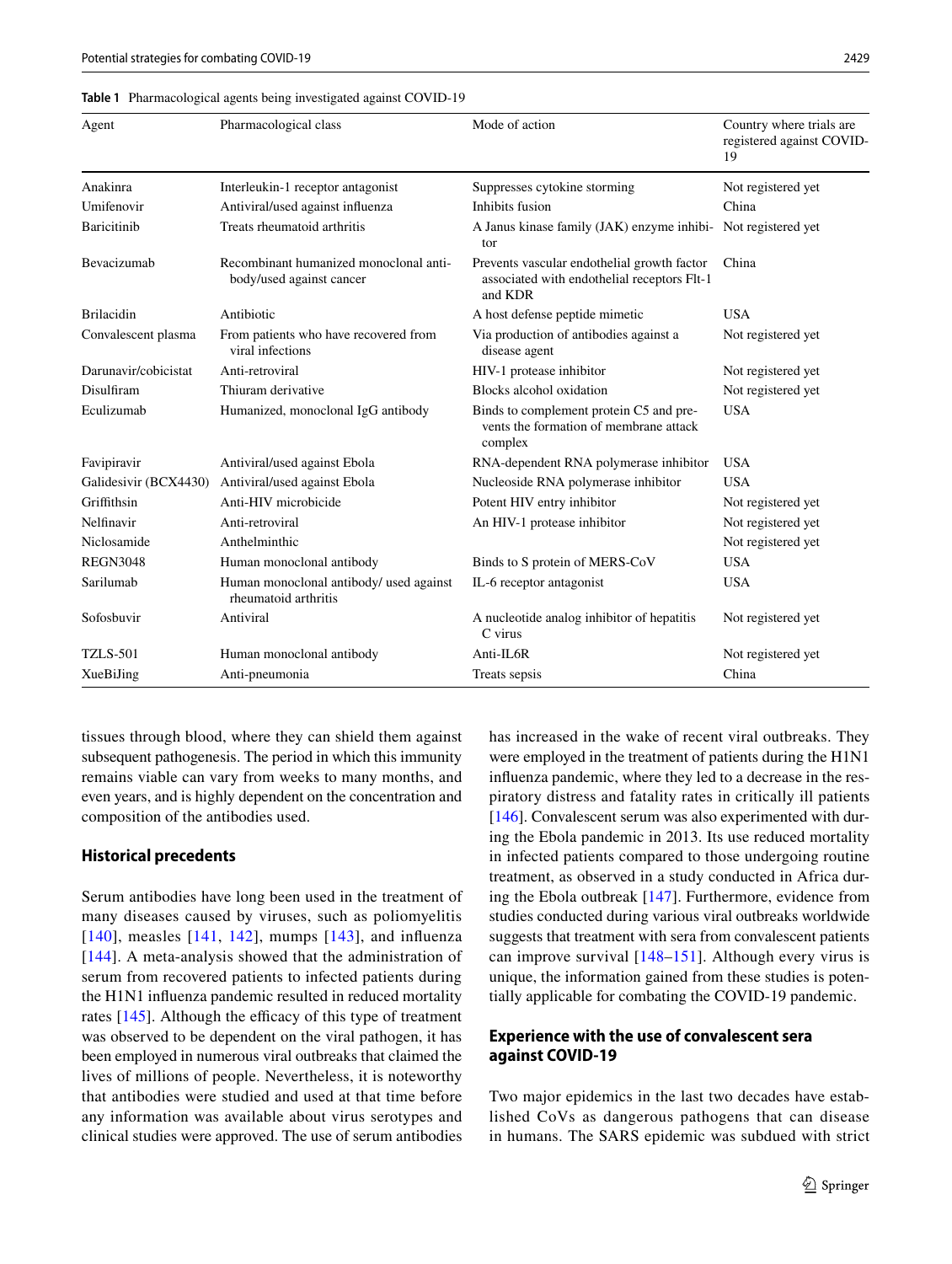

<span id="page-11-0"></span>**Fig. 3** Therapeutic targets of various pharmacological agents against COVID-19 at various levels of infection and disease progression



<span id="page-11-1"></span>**Fig. 4** Use of convalescent sera to treat patients suffering from COVID-19. Blood is drawn from a patient who has recently recovered from COVID-19. This serum contains neutralizing antibodies that can be injected prophylactically to susceptible patients. It is expected that convalescent serum can be used therapeutically for treatment of COVID-19. Although its efficiency as a treatment is still unknown, it is known to prevent the occurrence of disease

management, but the second epidemic of MERS soon spread from the Middle Eastern countries, followed by a second wave of infection in South Korea. In both of these viral outbreaks, high mortality and contagion of disease were observed, which made the spread hard to curb. The lack of approved vaccines and antiviral drugs was also a problem at that time, and infected patients were treated using convalescent sera. This led to many types of research investigating their potential as an effective treatment option. A study conducted in Hong Kong investigated the effect of treatment with convalescent sera on in SARS patients. Upon administration, the individuals treated on day 14 after disease onset, as well as those who tested positive by PCR but were serologically negative for CoV demonstrated better recovery, which resulted in their subsequent discharge from the hospital in a couple of days, indicating the effectiveness of early treatment [[152\]](#page-19-1). Another study highlighted the decrease in the viral titer, thus enabling the survival of infected patients after they were given about 0.5 L of serum antibodies from convalesced patients [[153](#page-19-2)]. However, there are limitations to the use of convalescent serum, as some convalescent patients may not produce enough antibodies to inactivate the virus [\[154,](#page-19-3) [155\]](#page-19-4). This may be due to a decrease in the antibody titer with time or to the fact that not all recovered patients have an elevated titer of neutralizing antibodies in their serum [\[136](#page-18-21)]. However, it is known that the production of non-neutralizing antibodies can also contribute to immunity to and recuperation from many viral diseases [[156–](#page-19-5)[158\]](#page-19-6). In the case of SARS-CoV-2, there were several published accounts of the use of convalescent serum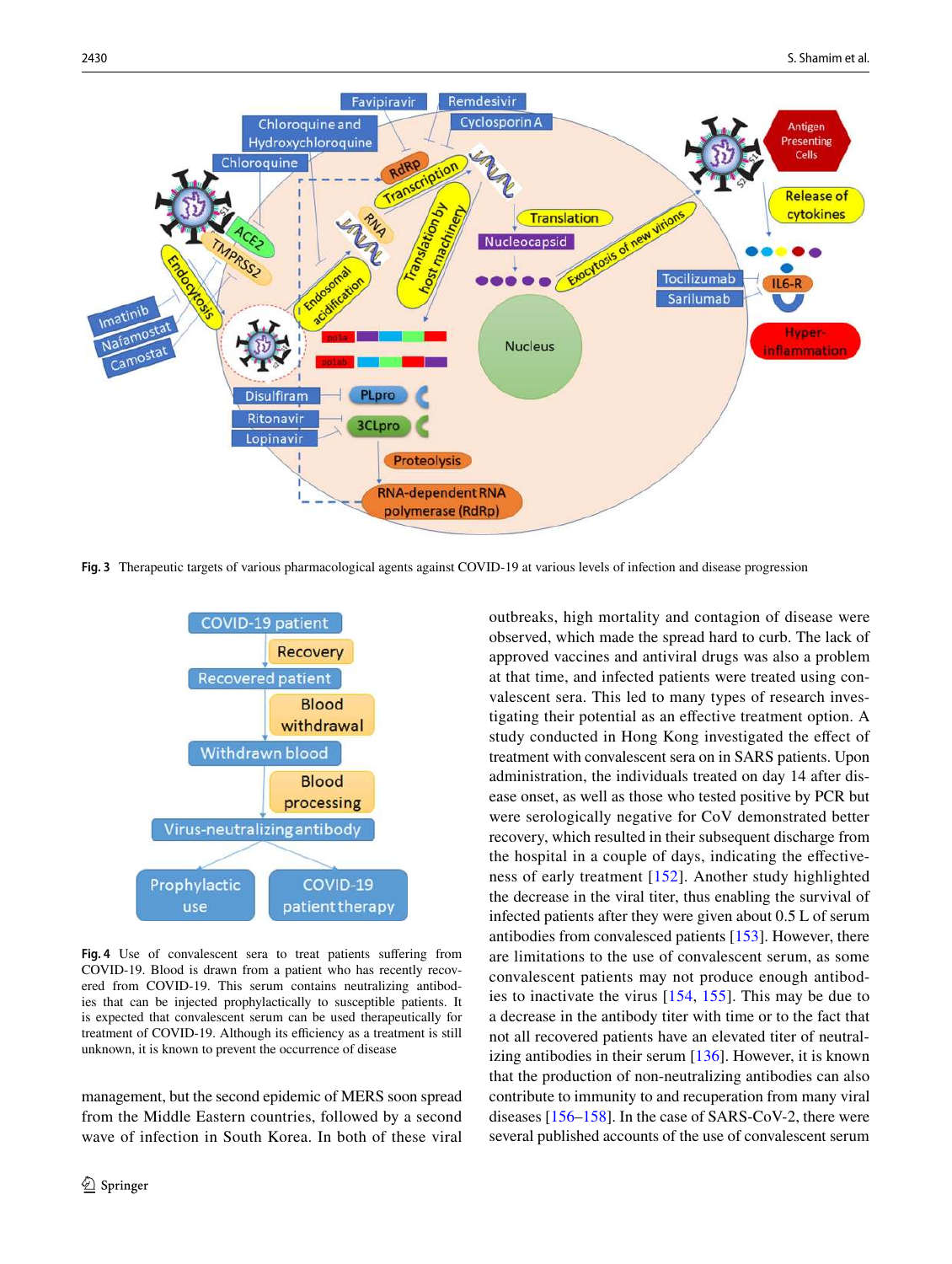therapy for the treatment of infected patients in China [\[159](#page-19-7)], which shed light on its effectivity and safety for use against COVID-19. Still, more studies can add more weight to the research findings.

#### **Risks and benefits**

Serum antibodies from recovered patients can be effective for treatment of COVID-19 patients, primarily because they offer protection to both already infected patients and those who are at risk of infection. In medical practice, this type of treatment is frequently employed as a precautionary measure. For treatment of HBV and rabies, immunoglobulins (HBIG and HRIG, respectively) are administered to infected individuals, and they are used for treatment of respiratory syncytial virus (RSV) disease in susceptible children. Previously, for both prevention and treatment, a polyclonal immunoglobulin was used that was obtained from donors, but this practice has been replaced by the use of palivizumab, a monoclonal antibody.

Passive antibody therapy using convalescent sera is a pioneering step towards combating several lethal diseases. Still, its potential for large-scale application cannot be evaluated without sufficient scientific evidence from randomized controlled trials. Judging from past studies and the recovery rates achieved using this therapy, it is more likely to be useful for prevention than for rigorous treatment of infection [[144\]](#page-18-29). A major risk of this therapy is the possibility of allergic or immune reactions to the serum. This risk can be minimized through appropriate blood screening practices in which donated blood is screened for infectious agents and reactions with the blood of serum recipients. Nonetheless, the administration of sera in patients with pulmonary disease carries the risk of transfusion-related acute lung injury (TRALI) [[160\]](#page-19-8), which should be contemplated in the evaluation and analysis of the risks involved in passive antibody therapy. The other threat that can discourage the use of antibody therapy is antibody-dependent enhancement (ADE) of infection. An escalation of infection can occur due to various antibodies present in the serum, an occurrence that can take place in the case of many viral diseases. This threat is of particular concern in the case of CoVs, where antibodies against one type of CoV can intensify the resulting infection with another CoV. Still, the intensity of the threat can be estimated in the case of the new CoV, as was the case with MERS [[161\]](#page-19-9). The suggested administration of passive antibodies may work against the virus, as it would involve using high concentrations of neutralizing antibodies, minimizing the threat of ADE. This is supported by historical evidence, as well as by a recent study in which more than 200 patients were administered serum from recuperated COVID-19 patients, indicating its safety [\[159](#page-19-7), [162](#page-19-10)], but the persistent threat of ADE must be addressed with adequate

wariness in clinical trials to prevent any type of intensification of disease. The vulnerability of recovered patients to a secondary infection, enabled by the suppression of the host immune response when antibodies are given to the patients, is an additional theoretical risk of passive therapy. In the case of RSV, treatment with antibodies before administration of the vaccine resulted in the suppression of the humoral immune response [\[163\]](#page-19-11). Although effective clinical studies can address this problem, it can also be overcome by vaccinating patients against SARS-CoV-2 later when a vaccine becomes available. Considering the high fatality rate of SARS-CoV-2 in elderly and susceptible patients, the advantages of using this therapy appear to be significantly greater than the risks. Nevertheless, it is imperative to evaluate and estimate all of the risks associated with its use, as was done with recent use of monoclonal antibodies in the treatment of Ebola [\[87](#page-17-4)].

#### **Deployment and proposed use**

For administering convalescent serum to COVID-19 patients, standard protocols should be followed. The convalescent serum can be administered if the following conditions are fulfilled: (i) the presence of a proper virology lab to deal with the virus, (ii) approval of the planned research proposal and its details by an institutional review committee, (iii) availability of serum from individuals who recently recovered from COVID-19 disease, (iv) proper serum donation facilities, (v) availability of serological and virological assays for the detection of SARS-CoV-2 in serum and quantification of neutralization activity, (vi) and standard protocols for assessment of any changes in immune response. Administering purified antibodies is preferable to using convalescent serum because of their efficiency and activity. This project is being worked on by a pharmaceutical company, Takeda [[164](#page-19-12)]. The only drawbacks are the amount of time it takes for their preparation and the pre-requisite for blood from recovered COVID-19 patients. The "standard operating procedures" (SOPs) should be defined and followed strictly. It is assumed that the patients who have recuperated successfully from SARS-CoV-2 infection can be safely requested to donate their blood to obtain antibodies. However, these patients must be declared negative for the virus, which can be tested through appropriate screening measures, and the donated blood should also be critically screened for any infectious agents and blood type. It is also imperative to screen every serum sample to determine its antibody titer. Currently, the neutralization titer and required dosage of antibodies are unknown, and this should be a fundamental part of clinical studies focusing on the evaluation of this therapy for treatment of COVID-19. Previous studies have reported the amount of convalescent sera used against measles to be in the range of 0–50 cc. In contrast, in the case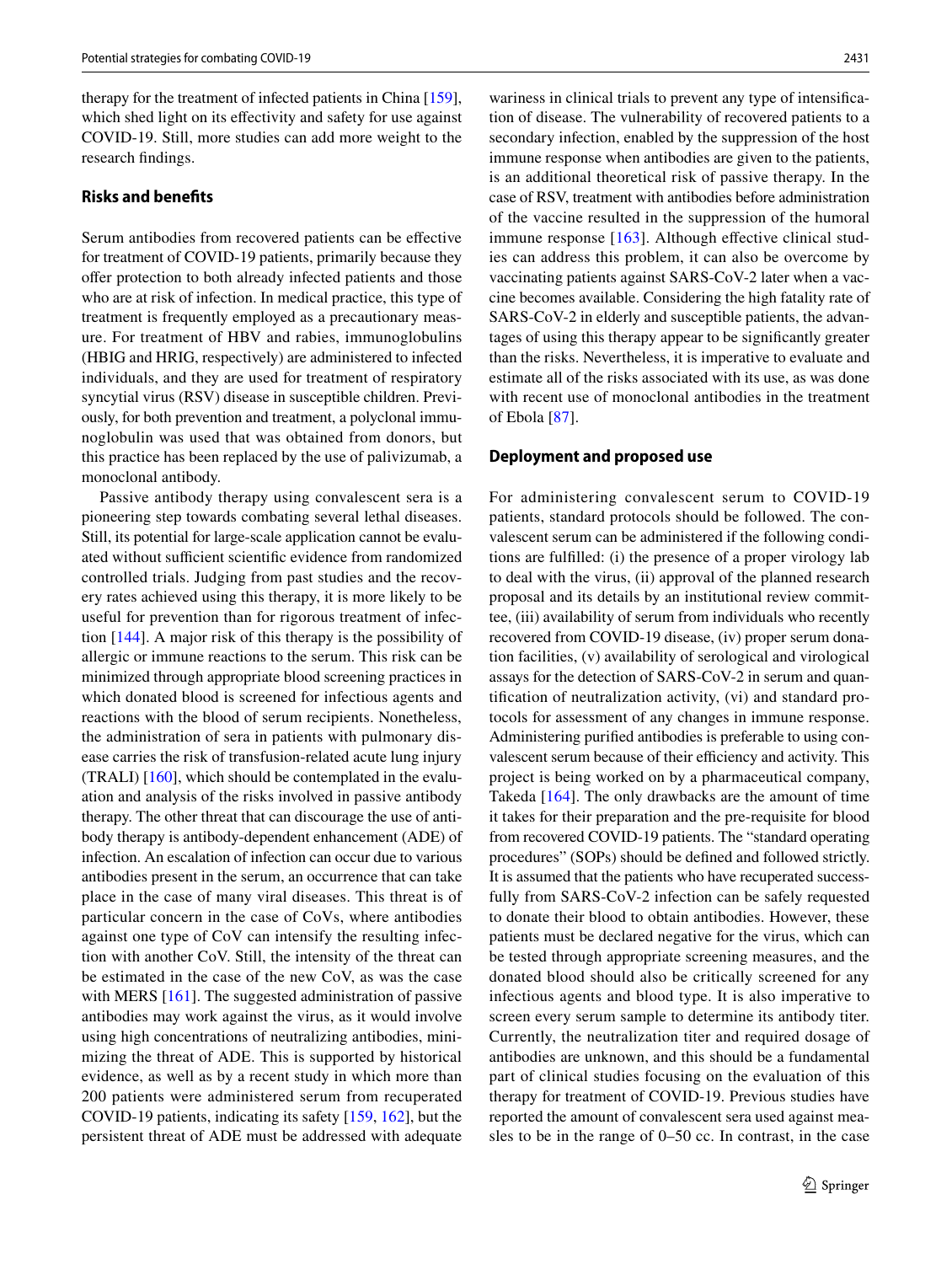of severe influenza, several hundred milliliters of sera have been used and found to be effective [[165](#page-19-13)]. However, there was no previous backing data on the effective concentration of neutralizing antibodies, indicating that even minute concentrations can aid in the prevention or subsequent treatment of infection. Therefore, prophylaxis against of infection by providing small doses might be efficacious, whereas larger doses may be needed to treat disease, as the viral load at the onset of the disease is much lower than during the peak of the disease. The serum of recuperated patients of COVID-19 can be employed in the treatment of patients displaying onset of disease [[166](#page-19-14), [167\]](#page-19-15). Many healthcare staff and paramedics who have been exposed to the virus by treating infected patients have been advised to quarantine or self-isolate, which greatly increases the disease burden on the remaining health care officials. This burden might be lessened by the passive administration of antibodies, which might reduce the length of quarantine and allow medical staff to continue to perform their duties. This can also be extended to the members of the family tending to an infected patient, which can prevent cross-infection and the spread of disease. However, the distribution of convalescent sera, even at a regional level, requires close cooperation between officials at the administrative and medical level, who can safely orchestrate the production and use of this therapy against the COVID-19 pandemic.

# **Mesenchymal stem cell technology**

Clinicians are aiming to save the lives of COVID-19 patients by controlling the rate of infection and death [[168\]](#page-19-16). Generally, it has been observed that antiviral drugs, even antibiotics, are being recommended, but another aspect is not taken seriously, i.e., the pathogenesis of SARS-CoV-2. Infection causes cytokines (IL-2, IL-6, IL-7, GSCF, IP10, MCP1, MIP1A and  $TNF\alpha$ ) to be released, which disturb the exchange of gases in the lungs, leading to acute respiratory distress, cardiac arrest, and secondary infections. According to a recent study, patients shed the virus for 37 days [\[111\]](#page-17-25). In hospital patients, age is a major factor in mortality. IL-6 is also another important factor. According to WHO, the fatality rate of COVID-19 is higher than that of influenza (0.1%), i.e., 0.3% to 1%. The data show that in a given country, 80% of infected individuals are asymptomatic, 14% are severely ill, and 6% are in critical condition.

### **Mesenchymal stem cells**

Chinese researchers have observed that stem cell treatment can reverse the symptoms in critically ill patients [[169,](#page-19-17) [170](#page-19-18)]. They concluded that natural mechanisms could be used to treat acute inflammatory pneumonia. For example, in one case, liver fibrosis was treated well with "human umbilical cord mesenchymal stem cells" (hUCMSCs), and the ventilator was removed within four days of the treatment. Not only was the patient feeling well but also the hematology report returned to normal after being in an elevated state. Another study [[170\]](#page-19-18) was conducted on seven patients who were treated with "mesenchymal stem cells" (MSCs). They returned to normal life within a week. MSC treatment decreased the level of inflammatory cytokines while increasing IL-10. The clinicians studied the behavior of MSC during the treatment of COVID-19 disease. The portal of entry of SARS-CoV-2 is via ACE2 receptors of human cells (alveolar and capillary endothelium), but. MSCs lack ACE2. Thus, the virus cannot bind to them. MSCs have antiinflammatory and immunomodulatory properties, producing TGFβ, HGF, LIF, VEGF, EGF, BDNF and NGF. Thus the use of MSCs has a promising future in the treatment of COVID-19.

### **Synthetic stem cells – "LIFNano"**

In the case of pneumonia caused by viruses, "leukemia inhibitory factor" (LIF), is a factor that is released by mesenchymal stem cells, protects against damage caused by cytokine production (Fig. [5\)](#page-14-4) [\[171](#page-19-19), [172\]](#page-19-20). However, the cost of this therapy is high. This can be overcome using nanotechnology, using synthetic stem cells known as "LIFNano", which have a thousand-fold higher efficacy than cell-based LIF [[173\]](#page-19-21). Using a treatment model for "multiple sclerosis" (MS), LIFNano was effective in "experimental autoimmune encephalomyelitis" (EAE) for treating paralysis within 96 h (Fig. [6\)](#page-14-5), which is consistent with the reported advantages of the use of mesenchymal stem cell therapy against COVID-19. Earlier studies have shed light on the use of neural stem cells in EAE, demonstrating that the beneficial effects of the treatment were due to the LIF produced by neural stem cells. Emergent substitute therapies like LIFNano illustrate the promise of using concentrated and safe therapeutic agents that can repair damaged tissues and inhibit the cytokine problem in the case of pneumonia. These treatments can be tested using low-volume trials in which the drug is administered either by inhalation or intravenously.

# **Conclusions**

COVID-19 management strategies are being worked on globally. Although there are many candidates for anti-COVID-19 therapy, the situation is changing daily. The anti-COVID-19 agent chosen, its dose, and the timing of its application are among the many questions that need to be addressed. The authors are of the opinion that high-risk populations should be given therapy as early as possible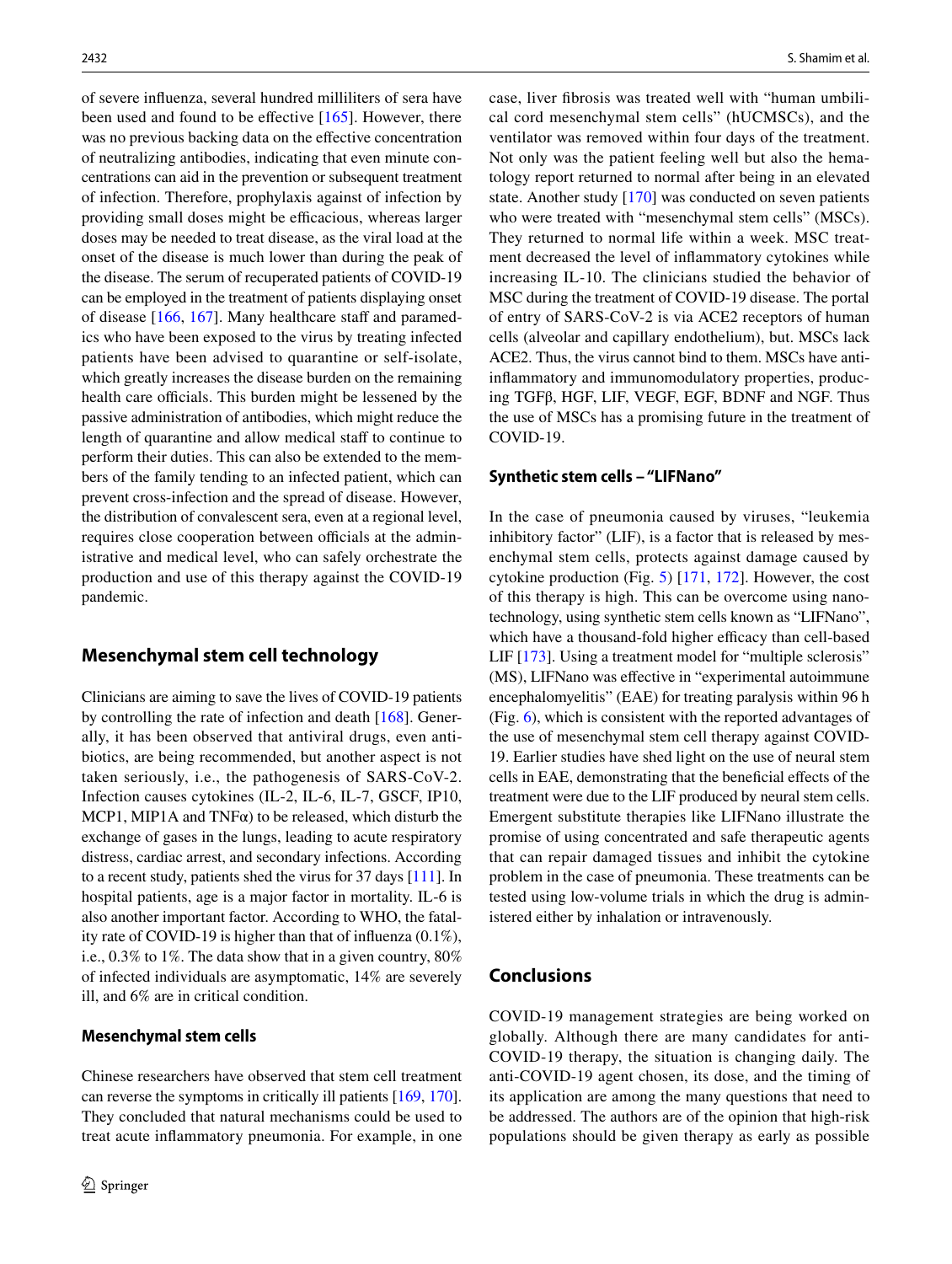

<span id="page-14-4"></span>**Fig. 5** The effect of LIF on responses against the pathogenesis of infection (adapted from Quinton et al. [\[172](#page-19-20)]). Earlier studies highlighted the importance of LIF in the activation of STAT3 and the role of LIF in treatment [\[175](#page-19-23)] or its over-regulation [\[176](#page-19-24)], which can lead to the inhibition of pulmonary inflammation. This experiment demonstrates the protective role of LIF in the case of lung trauma. Lungs were acquired from experimental mice one day after the introduction of *E. coli* in the presence of anti-LIF or control IgG. (A) Images of newly isolated lungs with stained lung parts. Red circles indicate infection in the lobes of lungs. (B) Ratios of wet:dry lungs demonstrating the effect of anti-LIF treatment (shown as the mean  $\pm$  SEM. \*, *p* < 0.05). In the presence of anti-LIF treatment, LIF was not detected, whereas the levels of the remaining cytokines were not significantly changed by this treatment. LIFNanoRx contains nanoparticles of LIF with one-thousand-fold the strength of soluble LIF, and the LIF released slowly over a period of days. LIFNano® is a secondgeneration LIF for the protection of lungs

once it is declared effective and safe. The dose should be adjusted according to the health status of the patient and the progression of the disease. Research scientists and clinicians should keep an eye on new observations published in the literature. Care should be taken when reviewing the literature, as much of the information is not peer-reviewed, selfpublished, or even unpublished. Scientists and clinicians can play an important role in the management of the COVID-19 pandemic as well as modification and optimization of treatment recommendations.

COVID-19 has a low fatality rate, and deaths can be prevented by applying prophylactic measures in the absence of typical treatment. Strict implementation of control regimes is essential to prevent the spread of infection. Medical staff and healthcare personnel should check the travel history of infected patients, along with potential sources of exposure and evident symptoms. Paramedics fighting on the front line against COVID-19 should implement effective and thorough protection initiatives for people vulnerable to viral infection.

Although extensive research is being conducted to develop a suitable vaccine against COVID-19, there is a dire need to shift a major part of the ongoing research towards the treatment of pneumonia in patients, which is often fatal. The astounding data regarding mesenchymal stem cells offers a hopeful approach to the use of an endogenous pathway for the treatment of disease. In the **EAE Model of Multiple Sclerosis** Paralysis is reversed Four days therapy **Paralysed Mouse** 14 Days after

immunisation against myelin

<span id="page-14-5"></span>**Fig. 6** LIFNano therapy swiftly reverses paralysis in the EAE model (adapted from reference [\[177\]](#page-19-25)). Mice were immunized against myelin protein, which led to paralysis of the legs and tail region on the fourteenth day of therapy. Hooke's model was used to follow a standardized approach for the experiment. After fifteen days, untreated mice demonstrated persistent paralysis, whereas treated mice demonstrated paralysis for fifteen days after they were treated for 96 h with LIFNano NPs, which resulted in rapid recovery from paralysis and restoration of mobility with reproducible results (study findings part of a project (I-UK BMC) entitled "Cell-free regenerative medicine: Nano-Engineered "LIFNano" to treat Multiple Sclerosis" Project number: 102847). Fast recovery of motor function is associated with the kinetics of myelin restoration. LIFNano-CD4 penetrates the blood–brain barrier. In this study, mice retained their immune competence

case of pneumonia caused by COVID-19, the balance between the antiviral response and the regulation of LIF action against a cytokine storm may be lost, which can reduce the overall beneficial effect of therapy. Nevertheless, the study findings indicating the safe and effective use of mesenchymal stem cell therapy in treating COVID-19 are indeed remarkable and present a modern approach to the efficient and safe treatment of critically ill patients. For its widespread application, "stem cell" companies are working hand in hand [[174](#page-19-22)], and LIFNano is also on the verge of "current good manufacturing practice" (cGMP) production on a large scale [\[173\]](#page-19-21).

### **References**

- <span id="page-14-0"></span> 1. Fan Y, Zhao K, Shi Z-L, Zhou P (2019) Bat coronaviruses in China. Viruses 11(3):210
- <span id="page-14-1"></span> 2. McIntosh K (1974) Coronaviruses: a comparative review. Springer, Berlin, Heidelberg, pp 85–129
- <span id="page-14-2"></span> 3. King AMQ, Adams MJ, Carstens EB, Lefkowitz EJ (2012) Virus taxonomy: classification and nomenclature of viruses. Ninth report of the International Committee on Taxonomy of Viruses. Academic Press, London, Waltham
- <span id="page-14-3"></span> 4. Lau EH, Hsiung CA, Cowling BJ, Chen C-H, Ho L-M, Tsang T, Chang C-W, Donnelly CA, Leung GM (2010) A comparative epidemiologic analysis of SARS in Hong Kong, Beijing and Taiwan. BMC Infect Dis 10(1):50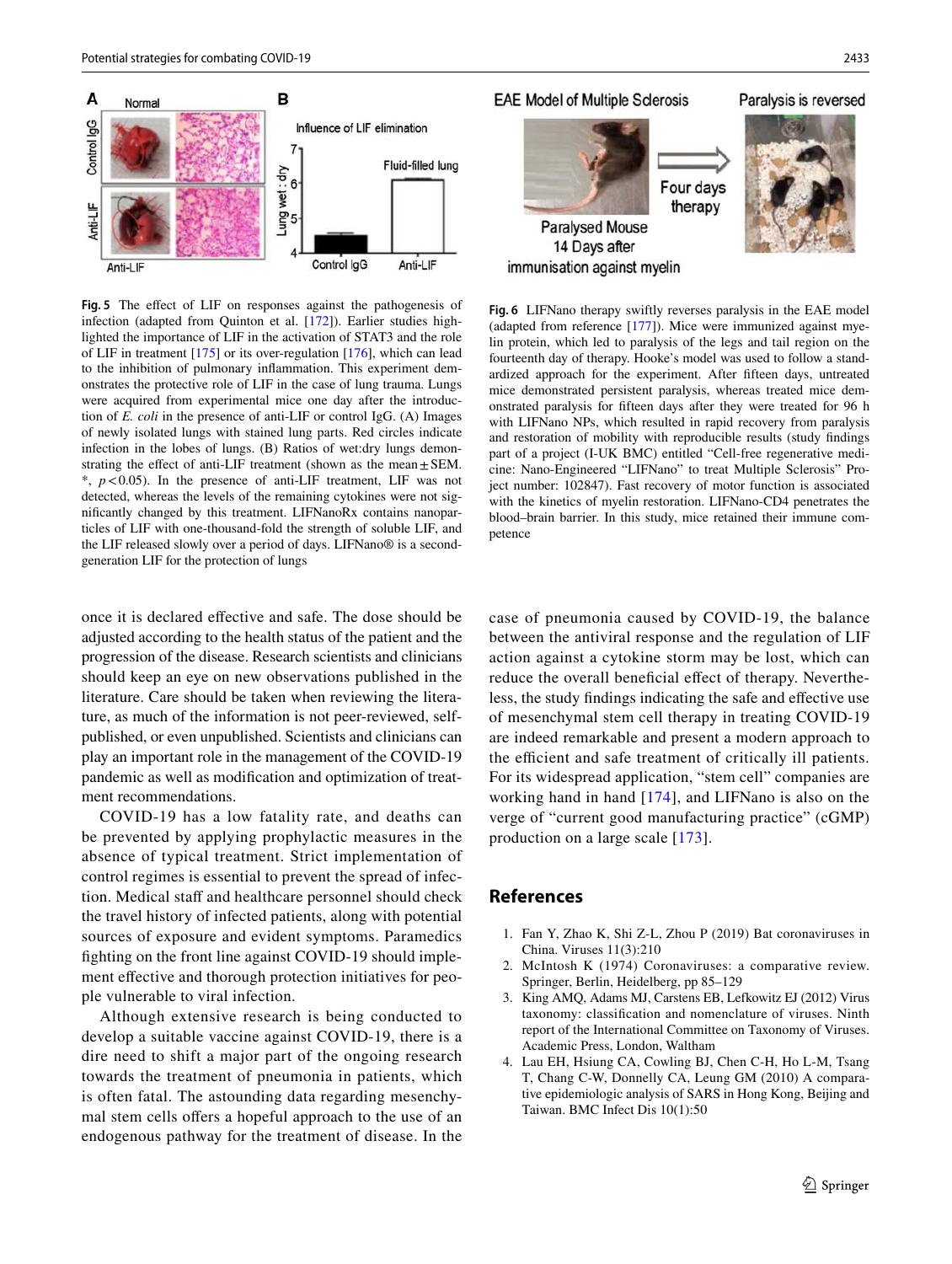- <span id="page-15-0"></span> 5. Sexton NR, Smith EC, Blanc H, Vignuzzi M, Peersen OB, Denison MR (2016) Homology-based identification of a mutation in the coronavirus RNA-dependent RNA polymerase that confers resistance to multiple mutagens. J Virol 90(16):7415–7428
- <span id="page-15-1"></span> 6. Hui DS, Azhar EI, Madani TA, Ntoumi F, Kock R, Dar O, Ippolito G, Mchugh TD, Memish ZA, Drosten C (2020) The continuing 2019-nCoV epidemic threat of novel coronaviruses to global health—the latest 2019 novel coronavirus outbreak in Wuhan, China. Int J Infect Dis 91:264
- <span id="page-15-3"></span> 7. Korsman SN, van Zyl GU, Loiuse N, Anderson MI, Preiser W (2012) Human coronaviruses, vol 9. Churchill Livingstone
- <span id="page-15-2"></span> 8. Ñamendys-Silva SA (2020) Respiratory support for patients with COVID-19 infection. Lancet Respir Med 8(4):e18
- <span id="page-15-4"></span> 9. Wang C, Horby PW, Hayden FG, Gao GF (2020) A novel coronavirus outbreak of global health concern. Lancet 395(10223):470–473
- <span id="page-15-5"></span> 10. Kahn JS, McIntosh K (2005) History and recent advances in coronavirus discovery. Pediatr Infect Dis J 24(11):S223–S227
- <span id="page-15-6"></span> 11. Song Y, Yao C, Yao Y et al. (2019) XueBiJing injection versus placebo for critically ill patients with severe communityacquired pneumonia: a randomized controlled trial. Crit Care Med 47:e735–e743
- <span id="page-15-7"></span> 12. Yang Y, Islam MS, Wang J, Li Y, Chen X (2020) Traditional Chinese medicine in the treatment of patients infected with 2019 new coronavirus (SARS-CoV-2): a review and perspective. Int J Biol Sci 16(10):1708–1717. [https ://doi.org/10.7150/ijbs.45538](https://doi.org/10.7150/ijbs.45538)
- <span id="page-15-8"></span> 13. Dhama K, Sharun K, Tiwari R, Dadar M, Malik YS, Singh KP, Chaicumpa W (2020) COVID-19, an emerging coronavirus infection: advances and prospects in designing and developing vaccines, immunotherapeutics, and therapeutics. Human Vaccines Immunother 2020:1–7
- <span id="page-15-9"></span> 14. Epidemic response group ups coronavirus vaccine funding to \$23.7 million. https://www.reuters.com/article/us-health-coron avirus-vaccines-cepi/epidemic-response-group-ups-coronaviru s-vaccine-funding-to-23-7-million-idUSKBN20X1PO. Retrieved 21 Mar 2020
- <span id="page-15-10"></span> 15. Canada to spend \$192M on developing COVID-19 vaccine. https://globalnews.ca/news/6717883/coronavirus-canada-vacci ne-spending/. Retrieved 24 Mar 2020
- <span id="page-15-11"></span> 16. Maguire BJ, Guérin PJ (2020) A living systematic review protocol for COVID-19 clinical trial registrations. Wellcome Open Res 5(60):60
- <span id="page-15-12"></span>17. The Drug Development Process. https://www.fda.gov/patients/ learn-about-drug-and-device-approvals/drug-development-proce [ss](https://www.fda.gov/patients/learn-about-drug-and-device-approvals/drug-development-process). Retrieved 21 Mar 2020
- <span id="page-15-13"></span>18. Why will a coronavirus vaccine take so long? https://www.bosto nglobe.com/2020/03/19/opinion/why-will-coronavirus-vaccine[take-so-long/.](https://www.bostonglobe.com/2020/03/19/opinion/why-will-coronavirus-vaccine-take-so-long/) Retrieved 21 Mar 2020
- <span id="page-15-14"></span> 19. About the Innovative Medicines Initiative. [https ://www.imi.europ](https://www.imi.europa.eu/about-imi) a.eu/about-imi. Retrieved 24 Jan 2020
- <span id="page-15-15"></span>20. Critical Path Initiative. https://www.fda.gov/science-research/ science-and-research-special-topics/critical-path-initiative. Retrieved 24 Jan 2020
- <span id="page-15-16"></span>21. Breakthrough Therapy. https://www.fda.gov/patients/fast-track -breakthrough-therapy-accelerated-approval-priority-review/ breakthrough-therapy. Retrieved 24 Jan. 2020
- <span id="page-15-17"></span>22. SARS-CoV-2 Diagnostic Pipeline. https://www.finddx.org/ covid-19/pipeline/. Retrieved 12 Apr 2020
- <span id="page-15-18"></span> 23. Cattani M (2020) Global coalition to accelerate COVID-19 clinical research in resource-limited settings. Lancet 395(10233):P1322–P1325. [https ://doi.org/10.1016/S0140](https://doi.org/10.1016/S0140-6736(20)30798-4) [-6736\(20\)30798 -4](https://doi.org/10.1016/S0140-6736(20)30798-4)
- <span id="page-15-19"></span>24. COVID-19 treatment and vaccine tracker. https://milkeninstitute .org/sites/default/files/2020-04/Covid19%2520Tracker%2520N [EW4-3-20-2.pdf.](https://milkeninstitute.org/sites/default/files/2020-04/Covid19%2520Tracker%2520NEW4-3-20-2.pdf) Retrieved 3 Apr 2020
- <span id="page-15-29"></span> 25. Li G, De Clercq E (2020) Therapeutic options for the 2019 novel coronavirus (2019-nCoV). Nature Publishing Group, Berlin
- <span id="page-15-20"></span> 26. First up for COVID-19: nearly 30 clinical readouts before end of April [https://www.biocentury.com/article/304658/nearly-30[trial s-for-covid -19-could -start -to-yield -data-in-the-next-coupl](https://www.biocentury.com/article/304658/nearly-30-trials-for-covid-19-could-start-to-yield-data-in-the-next-couple-of-months) e-of-months. Retrieved 10 Apr 2020
- <span id="page-15-21"></span> 27. Severe acute respiratory syndrome (SARS). [https ://www.cdc.gov/](https://www.cdc.gov/sars/) [sars/](https://www.cdc.gov/sars/). Retrieved 10 Apr 2020
- <span id="page-15-25"></span> 28. Prompetchara E, Ketloy C, Palaga T (2020) Immune responses in COVID-19 and potential vaccines: Lessons learned from SARS and MERS epidemic. Asian Pac J Allergy Immunol 38(1):1–9
- <span id="page-15-22"></span> 29. Middle East Respiratory Syndrome (MERS). [https ://www.cdc.](https://www.cdc.gov/coronavirus/mers/index.html) gov/coronavirus/mers/index.html. Retrieved 12 Apr 2020
- <span id="page-15-23"></span> 30. Gao W, Tamin A, Soloff A, D'Aiuto L, Nwanegbo E, Robbins PD, Bellini WJ, Barratt-Boyes S, Gambotto A (2003) Effects of a SARS-associated coronavirus vaccine in monkeys. Lancet 362(9399):1895–1896
- <span id="page-15-24"></span> 31. Kim E, Okada K, Kenniston T, Raj VS, AlHajri MM, Farag EA, AlHajri F, Osterhaus AD, Haagmans BL, Gambotto A (2014) Immunogenicity of an adenoviral-based middle east respiratory syndrome coronavirus vaccine in BALB/c mice. Vaccine 32(45):5975–5982
- <span id="page-15-26"></span> 32. Jiang S, Lu L, Du L (2013) Development of SARS vaccines and therapeutics is still needed. Future Virol 8(1):01
- <span id="page-15-27"></span> 33. SARS (severe acute respiratory syndrome). [https ://www.nhs.uk/](https://www.nhs.uk/conditions/sars/) conditions/sars/. Retrieved 12 Apr 2020
- <span id="page-15-28"></span> 34. Yong CY, Ong HK, Yeap SK, Ho KL, Tan WS (2019) Recent advances in the vaccine development against middle east respiratory syndrome-coronavirus. Front Microbiol 10:1781
- <span id="page-15-30"></span> 35. Fauci AS, Lane HC, Redield RR (2020) Covid-19—navigating the uncharted. N Engl J Med 382:1268-1269. https://doi. [org/10.1056/NEJMe 20023 87](https://doi.org/10.1056/NEJMe2002387)
- <span id="page-15-31"></span> 36. Gates B (2020) Responding to Covid-19—a once-in-a-century pandemic? N Engl J Med 382:1677-1679. https://doi. org/10.1056/NEJMp2003762
- <span id="page-15-35"></span> 37. With Wuhan virus genetic code in hand, scientists begin work on a vaccine. https://www.reuters.com/article/us-china-health-vacci nes-idUSKBN1ZN2J8. Retrieved 11 Apr 2020
- 38. These 21 companies are working on coronavirus treatments or vaccines—here's where things stand. https://www.marketwatc h.com/story/these-nine-companies-are-working-on-coronaviru s-treatments-or-vaccines-heres-where-things-stand-2020-03-06. Retrieved 10 Apr 2020
- <span id="page-15-32"></span> 39. Coronavirus treatment: vaccines/drugs in the pipeline for COVID-19. https://www.clinicaltrialsarena.com/analysis/coron avirus-mers-cov-drugs/. Retrieved 11 Apr 2020
- <span id="page-15-33"></span> 40. Increasing number of biopharma drugs target COVID-19 as virus spreads. https://www.bioworld.com/articles/433331-increasing -number-of-biopharma-drugs-target-covid-19-as-virus-spreads. Retrieved 10 Apr 2020
- <span id="page-15-34"></span>41. Draft landscape of COVID-19 candidate vaccine. https://www. who.int/blueprint/priority-diseases/key-action/novel-coronaviru s-landscape-ncov.pdf. Retrieved 11 Apr 2020
- <span id="page-15-36"></span> 42. NIH clinical trial of investigational vaccine for COVID-19 begins. https://www.nih.gov/news-events/news-releases/ nih-clinical-trial-investigational-vaccine-covid-19-begins. Retrieved 12 Apr 2020
- <span id="page-15-37"></span> 43. China approves first homegrown COVID-19 vaccine to enter clinical trials. [https ://www.biowo rld.com/artic les/43379](https://www.bioworld.com/articles/433791-china-approves-first-homegrown-covid-19-vaccine-to-enter-clinical-trials) 1-china-approves-first-homegrown-covid-19-vaccine-to-enter -clinical-trials. Retrieved 12 Apr 2020
- <span id="page-15-38"></span> 44. Coronavirus Drug Update (2020) The latest info on pharmaceutical treatments and vaccines. https://www.forbes.com/sites/ alexknapp/2020/03/13/coronavirus-drug-update-the-latest-infoon-pharmaceutical-treatments-and-vaccines/#2ea04c8521db. Retrieved 12 Apr 2020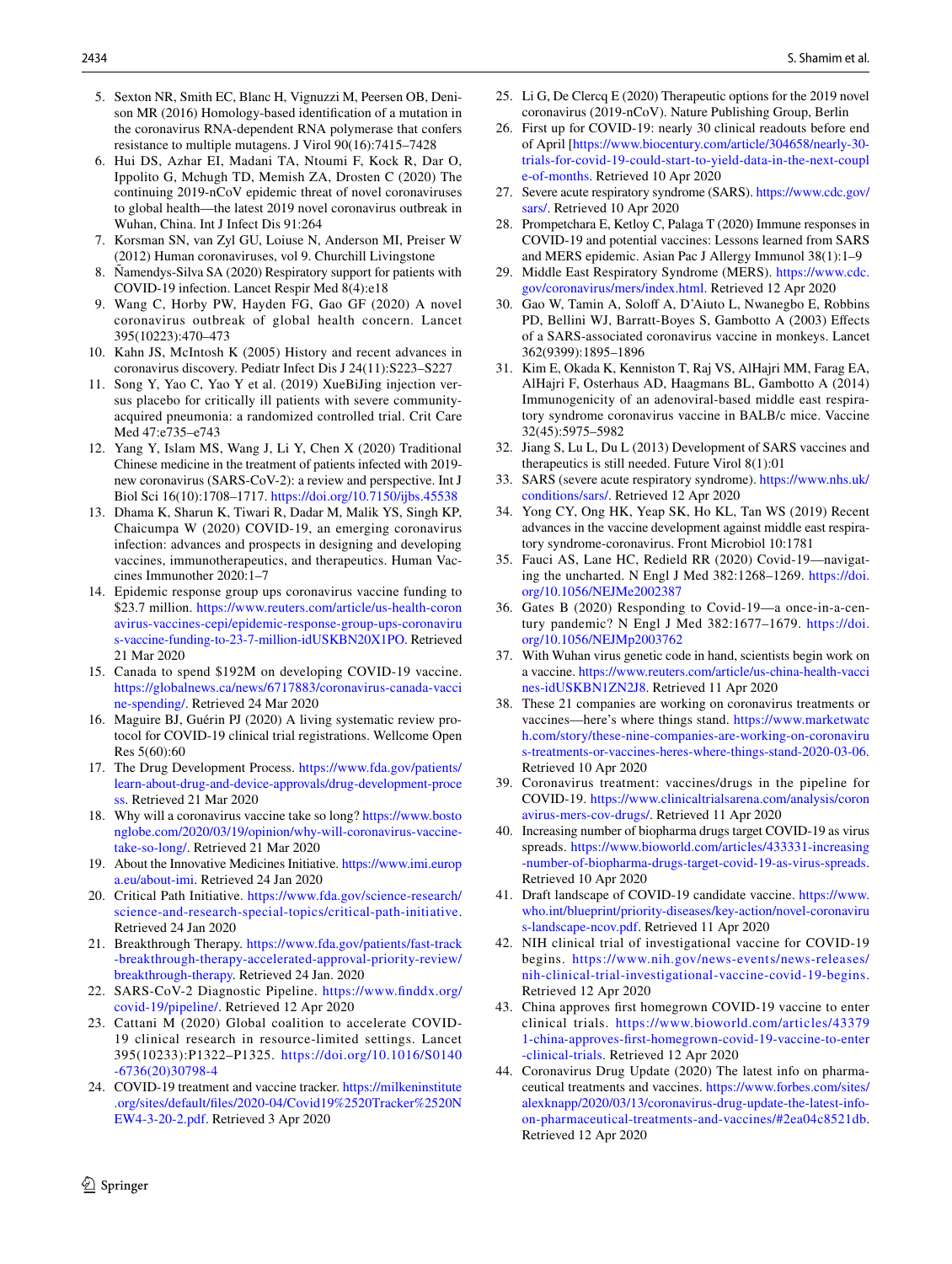- <span id="page-16-0"></span> 45. Kupferschmidt K, Cohen J (2020) WHO launches global megatrial of the four most promising coronavirus treatments. Science. https://doi.org/10.1126/science.abb8497
- <span id="page-16-1"></span> 46. Government of Canada funds 49 additional COVID-19 research projects—details of the funded projects. https://www.canada.ca/ en/institutes-health-research/news/2020/03/government-of-canad a-funds-49-additional-covid-19-research-projects-details-of-thefunded-projects.html. Retrieved 12 Apr 2020
- <span id="page-16-2"></span> 47. Information for clinicians on therapeutic options for COVID-19 patients. https://www.cdc.gov/coronavirus/2019-ncov/hcp/thera peutic-options.html. Updated April 7 2020, Retrieved 12 Apr 2020
- 48. Mitjà O, Clotet B (2020) Use of antiviral drugs to reduce COVID-19 transmission. Lancet Global Health 8(5):E639–E640. https://doi.org/10.1016/S2214-109X(20)30114-5
- <span id="page-16-8"></span> 49. Cao B, Wang Y, Wen D, Liu W, Wang J, Fan G, Ruan L, Song B, Cai Y, Wei M (2020) A trial of lopinavir–ritonavir in adults hospitalized with severe Covid-19. New Engl J Med 382:1787–1799
- 50. Harrison C (2020) Coronavirus puts drug repurposing on the fast track. Nat Biotechnol 38(4):379–381
- 51. Kruse RL (2020) Therapeutic strategies in an outbreak scenario to treat the novel coronavirus originating in Wuhan, China. F1000Res 9:72
- 52. UN health chief announces global 'solidarity trial' to jumpstart search for COVID-19 treatment. https://news.un.org/en/story /2020/03/1059722. Retrieved 12 Apr 2020
- 53. Kupferschmidt K, Cohen J (2020) Race to find COVID-19 treatments accelerates. Science 367(6485):1412–1413
- 54. Cheng MP, Lee TCL, Tan DH, Murthy S (2020) Generating randomized trial evidence to optimize treatment in the COVID-19 pandemic. CMAJ 192(15):E405–E407
- 55. WHO to launch multinational trial to jumpstart search for coronavirus drugs. https://www.statnews.com/2020/03/18/who-to-launc h-multinational-trial-to-jumpstart-search-for-coronavirus-drugs [/.](https://www.statnews.com/2020/03/18/who-to-launch-multinational-trial-to-jumpstart-search-for-coronavirus-drugs/) Retrieved 12 Apr 2020
- 56. WHO Director-General's opening remarks at the media briefing on COVID-19-27 March 2020. [https ://www.who.int/dg/speec](https://www.who.int/dg/speeches/detail/who-director-general-s-opening-remarks-at-the-media-briefing-on-covid-19---27-march-2020) hes/detail/who-director-general-s-opening-remarks-at-the-media -briefing-on-covid-19---27-march-2020. Retrieved 10 Apr 2020
- 57. Gilead's coronavirus treatment is barreling its way into new clinical trials. https://fortune.com/2020/02/26/gilead-coronaviru s-treatment-clinical-trials-remdesivir/. Retrieved 12 Apr 2020
- 58. Zhang L, Liu Y (2020) Potential interventions for novel coronavirus in China: a systemic review. J Med Virol 92(5):479–490
- 59. Coronavirus: Japanese anti-viral drug effective in treating patients, Chinese official says. https://www.independent.co.uk/ news/world/asia/coronavirus-treatment-anti-viral-drug-favipiravi r-avigan-wuhan-china-a9408066.html. Retrieved 10 Apr 2020
- 60. FDA Approves Phase III Clinical Trial of Tocilizumab for COVID-19 Pneumonia. https://www.cancernetwork.com/news/ fda-approves-phase-iii-clinical-trial-tocilizumab-covid-19pneumonia. Retrieved 11 Apr 2020
- 61. Request for emergency use authorization for use of chloroquine phosphate or hydroxychloroquine sulfate supplied from the Strategic National Stockpile for Treatment of 2019 Coronavirus Disease. https://www.fda.gov/media/136534/download. Retrieved 12 Apr 2020
- 62. Cortegiani A, Ingoglia G, Ippolito M, Giarratano A, Einav S (2020) A systematic review on the eicacy and safety of chloroquine for the treatment of COVID-19. J Crit Care 57:279–283
- <span id="page-16-6"></span> 63. Gao J, Tian Z, Yang X (2020) Breakthrough: chloroquine phosphate has shown apparent efficacy in treatment of COVID-19 associated pneumonia in clinical studies. Biosci Trends 14(1):72– 73 **(PubMed PMID: 32074550. In.: Epub 2020/02/20. eng; 2020)**
- 64. Jie Z, He H, Xi H, Zhi Z (2020) Multicenter Collaboration Group of Department of Science and Technology of Guangdong Province and Health Commission of Guangdong Province for Chloroquine in the Treatment of Novel Coronavirus Pneumonia. Expert Consens Chloroquine Phosphate Treat Novel Coronavirus Pneumonia [in Chinese] 2020(10):1001–1939
- 65. Physicians work out treatment guidelines for coronavirus. [https](http://www.koreabiomed.com/news/articleView.html?idxno=7428) ://www.koreabiomed.com/news/articleView.html?idxno=7428. Retrieved 12 Apr 2020
- 66. Plaquenil (hydroxychloroquine sulfate) dose, indications, adverse effects, interactions. https://www.pdr.net/drug-summary/Plaqu enil-hydroxychloroquine-sulfate-1911. Retrieved 12 Apr 2020
- <span id="page-16-7"></span> 67. Yao X, Ye F, Zhang M, Cui C, Huang B, Niu P, Liu X, Zhao L, Dong E, Song C (2020) In vitro antiviral activity and projection of optimized dosing design of hydroxychloroquine for the treatment of severe acute respiratory syndrome coronavirus 2 (SARS-CoV-2). Clin Infect Dis 71(15):732–739
- 68. Van Norman GA (2019) Phase II trials in drug development and adaptive trial design. JACC Basic Transl Sci 4(3):428–437
- 69. Fogel DB (2018) Factors associated with clinical trials that fail and opportunities for improving the likelihood of success: a review. Contemp Clin Trials Commun 11:156–164
- 70. Vaccine testing and the approval process. [https ://www.cdc.gov/](https://www.cdc.gov/vaccines/basics/test-approve.html) vaccines/basics/test-approve.html. Retrieved 12 Apr 2020
- 71. Step 2: Preclinical Research. https://www.fda.gov/patients/drugdevelopment-process/step-2-preclinical-research. Retrieved 10 Apr 2020
- 72. Drug makers are racing to develop immune therapies for Covid-19. Will they be ready in time? https://www.statnews. com/2020/03/19/coron avirus-antibody-therapies-will-they-be[ready -in-time/.](https://www.statnews.com/2020/03/19/coronavirus-antibody-therapies-will-they-be-ready-in-time/) Retrieved 12 Apr 2020
- 73. Here's Why It's Taking So Long to Develop a Vaccine for the New Coronavirus. https://www.sciencealert.com/who-says-acoronavirus-vaccine-is-18-months-away. Retrieved 12 Apr 2020
- 74. When will a coronavirus vaccine be ready? [https ://www.thegu](https://www.theguardian.com/world/2020/apr/06/when-will-coronavirus-vaccine-be-ready) ardian.com/world/2020/apr/06/when-will-coronavirus-vaccine[be-ready](https://www.theguardian.com/world/2020/apr/06/when-will-coronavirus-vaccine-be-ready). Retrieved 10 Apr 2020
- 75. Clinical development success rates: 2006–2015. [https ://www.](https://www.bio.org/sites/default/files/legacy/bioorg/docs/Clinical%2520Development%2520Success%2520Rates%25202006-2015%2520-%2520BIO,%2520Biomedtracker,%2520Amplion%25202016.pdf) bio.org/sites/default/files/legacy/bioorg/docs/Clinical%2520D evelopment%2520Success%2520Rates%25202006-2015%2520-%2520BIO,%2520Biomedtracker,%2520Amplion%25202016. [pdf](https://www.bio.org/sites/default/files/legacy/bioorg/docs/Clinical%2520Development%2520Success%2520Rates%25202006-2015%2520-%2520BIO,%2520Biomedtracker,%2520Amplion%25202016.pdf). Retrieved 10 Apr 2020
- 76. Trial drug can significantly block early stages of COVID-19 in engineered human tissues. https://www.eurekalert.org/pub\_relea ses/2020-04/uobc-tdc040220.php. Retrieved 12 Apr 2020
- 77. Monteil V, Kwon H, Prado P, Hagelkrüys A, Wimmer RA, Stahl M et al (2020) Inhibition of SARS-CoV-2 infections in engineered human tissues using clinical-grade soluble human ACE2. Cell 181(4):905–913.e7
- 78. Zhang L, Lin D, Sun X, Curth U, Drosten C, Sauerhering L, Becker S, Rox K, Hilgenfeld R (2020) Crystal structure of SAR-SCoV-2 main protease provides a basis for design of improved α-ketoamide inhibitors. Science 368(6489):409–412
- <span id="page-16-3"></span> 79. Dong L, Hu S, Gao J (2020) Discovering drugs to treat coronavirus disease 2019 (COVID-19). Drug Discov Ther 14(1):58–60
- <span id="page-16-4"></span> 80. Wang M, Cao R, Zhang L, Yang X, Liu J, Xu M, Shi Z, Hu Z, Zhong W, Xiao G (2020) Remdesivir and chloroquine effectively inhibit the recently emerged novel coronavirus (2019-nCoV) in vitro. Cell Res 30(3):269–271
- 81. Gordon CJ, Tchesnokov EP, Feng JY, Porter DP, Gotte M (2020) The antiviral compound remdesivir potently inhibits RNAdependent RNA polymerase from Middle East respiratory syndrome coronavirus. J Biol Chem AC120:013056
- <span id="page-16-5"></span> 82. Sheahan T, Sims A, Leist S, Schäfer A, Won J, Brown A, Montgomery S, Hogg A, Babusis D, Clarke M (2020) Comparative therapeutic efficacy of remdesivir and combination lopinavir,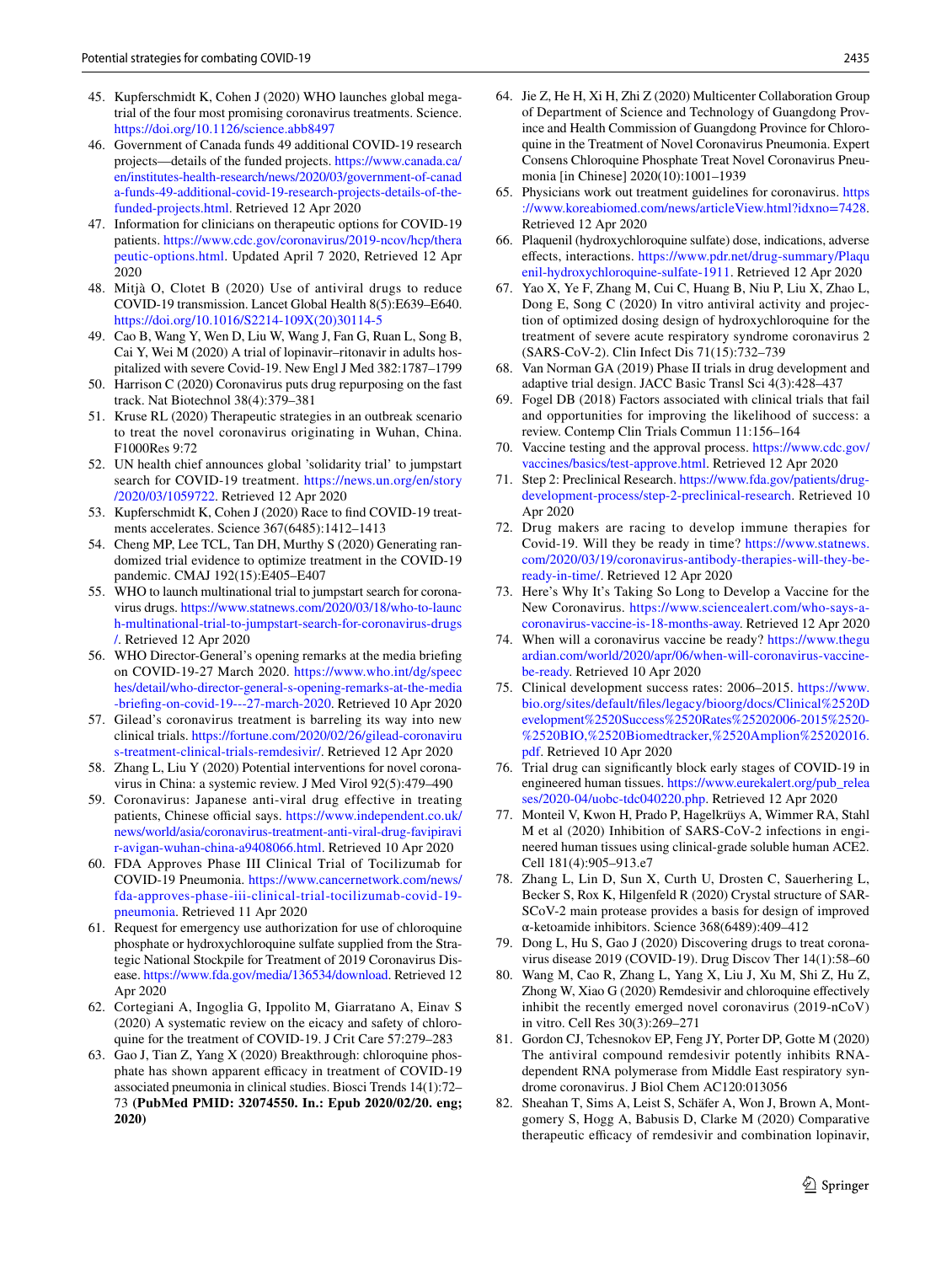ritonavir, and interferon beta against MERS-CoV. Nat Commun 11:222

- <span id="page-17-0"></span> 83. Sheahan TP, Sims AC, Graham RL, Menachery VD, Gralinski LE, Case JB et al (2017) Broad-spectrum antiviral GS-5734 inhibits both epidemic and zoonotic coronaviruses. Sci Transl Med 9(396):EAAL3653
- <span id="page-17-1"></span> 84. Agostini ML, Andres EL, Sims AC, Graham RL, Sheahan TP, Lu X, Smith EC, Case JB, Feng JY, Jordan R (2018) Coronavirus susceptibility to the antiviral remdesivir (GS-5734) is mediated by the viral polymerase and the proofreading exoribonuclease. MBio 9(2):e00221–e1218
- <span id="page-17-2"></span> 85. Siegel D, Hui HC, Doerffler E, Clarke MO, Chun K, Zhang L et al (2017) Discovery and synthesis of a phosphoramidate prodrug of a pyrrolo [2, 1-f][triazin4-amino] adenine C-nucleoside (GS-5734) for the treatment of ebola and emerging viruses. J Med Chem 60(5):1648–1661
- <span id="page-17-3"></span> 86. Warren TK, Jordan R, Lo MK, Ray AS, Mackman RL, Soloveva V, Siegel D, Perron M, Bannister R, Hui HC (2016) Therapeutic efficacy of the small molecule GS-5734 against Ebola virus in rhesus monkeys. Nature 531(7594):381–385
- <span id="page-17-4"></span> 87. Mulangu S, Dodd LE, Davey RT Jr, Tshiani Mbaya O, Proschan M, Mukadi D, Lusakibanza Manzo M, Nzolo D, Tshomba Oloma A, Ibanda A (2019) A randomized, controlled trial of Ebola virus disease therapeutics. N Engl J Med 381(24):2293–2303
- <span id="page-17-5"></span> 88. Holshue ML, DeBolt C, Lindquist S, Lofy K, Wiesman J, Bruce H et al (2020) First case of 2019 novel coronavirus in the United States. N Engl J Med 382(10):929–936
- <span id="page-17-6"></span> 89. Jacobs M, Rodger A, Bell DJ, Bhagani S, Cropley I, Filipe A, Gifford RJ, Hopkins S, Hughes J, Jabeen F (2016) Late Ebola virus relapse causing meningoencephalitis: a case report. Lancet 388(10043):498–503
- <span id="page-17-7"></span> 90. Dörnemann J, Burzio C, Ronsse A, Sprecher A, De Clerck H, Van Herp M, Kolié M-C, Yosifiva V, Caluwaerts S, McElroy AK (2017) First newborn baby to receive experimental therapies survives Ebola virus disease. J Infect Dis 215(2):171–174
- <span id="page-17-8"></span> 91. First 12 patients with coronavirus disease 2019 (COVID-19) in the United States. https://www.medrxiv.org/conte [nt/10.1101/2020.03.09.20032 896v1 .full.pdf.](https://www.medrxiv.org/content/10.1101/2020.03.09.20032896v1.full.pdf) Retrieved 14 Mar 2020
- <span id="page-17-9"></span> 92. Colson P, Rolain J-M, Lagier J-C, Brouqui P, Raoult D (2020) Chloroquine and hydroxychloroquine as available weapons to fight COVID-19. Int J Antimicrob Agents 55(4):105932
- <span id="page-17-10"></span> 93. Biot C, Daher W, Chavain N, Fandeur T, Khalife J, Dive D, De Clercq E (2006) Design and synthesis of hydroxyferroquine derivatives with antimalarial and antiviral activities. J Med Chem 49(9):2845–2849
- <span id="page-17-11"></span> 94. Tett SE (1993) Clinical pharmacokinetics of slow-acting antirheumatic drugs. Clin Pharmacokinet 25(5):392–407
- <span id="page-17-12"></span> 95. Gautret P, Lagier J-C, Parola P, Meddeb L, Mailhe M, Doudier B et al (2020) Hydroxychloroquine and azithromycin as a treatment of COVID19: results of an open-label non-randomized clinical trial. Int J Antimicrob Agents 56(1):105949
- <span id="page-17-13"></span> 96. Touret F, de Lamballerie X (2020) Of chloroquine and COVID-19. Antiviral Res 177:104762
- <span id="page-17-14"></span> 97. Ratia K, Pegan S, Takayama J, Sleeman K, Coughlin M, Baliji S, Chaudhuri R, Fu W, Prabhakar BS, Johnson ME (2008) A noncovalent class of papain-like protease/deubiquitinase inhibitors blocks SARS virus replication. Proc Natl Acad Sci 105(42):16119–16124
- <span id="page-17-15"></span> 98. Chu C, Cheng V, Hung I, Wong M, Chan K, Chan K, Kao R, Poon L, Wong C, Guan Y (2004) Role of lopinavir/ritonavir in the treatment of SARS: initial virological and clinical findings. Thorax 59(3):252–256
- <span id="page-17-16"></span> 99. de Wilde AH, Jochmans D, Posthuma CC, Zevenhoven-Dobbe JC, van Nieuwkoop S, Bestebroer TM, van den Hoogen BG, Neyts J, Snijder EJ (2014) Screening of an FDA-approved

 $\circled{2}$  Springer

compound library identifies four small-molecule inhibitors of Middle East respiratory syndrome coronavirus replication in cell culture. Antimicrob Agents Chemother 58(8):4875–4884

- <span id="page-17-17"></span> 100. Aspiroz EL, Buelga DS, Figueroa SC, Galera RML, Pascuet ER (2011) Hurlé AD-G, Sánchez MJG: Population pharmacokinetics of lopinavir/ritonavir (Kaletra) in HIV-infected patients. Ther Drug Monit 33(5):573–582
- <span id="page-17-18"></span> 101. Chan JF-W, Yao Y, Yeung M-L, Deng W, Bao L, Jia L, Li F, Xiao C, Gao H, Yu P (2015) Treatment with lopinavir/ritonavir or interferon-β1b improves outcome of MERS-CoV infection in a nonhuman primate model of common marmoset. J Infect Dis 212(12):1904–1913
- <span id="page-17-19"></span> 102. Arabi YM, Asiri AY, Assiri AM, Jokhdar HAA, Alothman A, Balkhy HH, AlJohani S, Al Harbi S, Kojan S, Al Jeraisy M (2020) Treatment of Middle East respiratory syndrome with a combination of lopinavir/ritonavir and interferon-β1b (MIRA-CLE trial): statistical analysis plan for a recursive two-stage group sequential randomized controlled trial. Trials 21(1):1–8
- <span id="page-17-20"></span> 103. Que T, Wong V, Yuen K (2003) Treatment of severe acute respiratory syndrome with lopinavir/ritonavir: a multicentre retrospective matched cohort study. Hong Kong Med J 9(6):399–406
- <span id="page-17-21"></span> 104. The diagnosis and treatment guide of COVID-19 pneumonia caused by new coronavirus infection, 7th edn. https://www. gov.cn/zhengce/zhengceku/2020-03/04/content\_5486705.html. Accessed 6 Mar 2020
- <span id="page-17-22"></span> 105. Young BE, Ong SWX, Kalimuddin S, Low JG, Tan SY, Loh J et al (2020) Epidemiologic features and clinical course of patients infected with SARSCoV-2 in Singapore. JAMA 323(15):1488–1494
- 106. Lim J, Jeon S, Shin H-Y, Kim MJ, Seong YM, Lee WJ, Choe K-W, Kang YM, Lee B, Park S-J (2020) Case of the index patient who caused tertiary transmission of COVID-19 infection in Korea: the application of lopinavir/ritonavir for the treatment of COVID-19 infected pneumonia monitored by quantitative RTPCR. J Korean Med Sci 35(6):E79
- 107. Han W, Quan B, Guo Y, Zhang J, Lu Y, Feng G, Wu Q, Fang F, Cheng L, Jiao N, Li X, Chen Q (2020) The course of clinical diagnosis and treatment of a case infected with coronavirus disease 2019. J Med Virol 92(5):461–463
- <span id="page-17-23"></span> 108. Wang Z, Chen X, Lu Y, Chen F, Zhang W (2020) Clinical characteristics and therapeutic procedure for four cases with 2019 novel coronavirus pneumonia receiving combined Chinese and Western medicine treatment. Biosci Trends 14(1):64–68
- <span id="page-17-24"></span> 109. Wang D, Hu B, Hu C, Zhu F, Liu X, Zhang J, Wang B, Xiang H, Cheng Z, Xiong Y et al (2020) Clinical characteristics of 138 hospitalized patients with 2019 novel coronavirus–infected pneumonia in Wuhan, China. JAMA 323(11):1061–1069
- 110. Chen N, Zhou M, Dong X, Qu J, Gong F, Han Y, Qiu Y, Wang J, Liu Y, Wei Y (2020) Epidemiological and clinical characteristics of 99 cases of 2019 novel coronavirus pneumonia in Wuhan, China: a descriptive study. Lancet 395(10223):507–513
- <span id="page-17-25"></span> 111. Zhou F, Yu T, Du R, Fan G, Liu Y, Liu Z et al (2020) Clinical course and risk factors for mortality of adult inpatients with COVID-19 in Wuhan, China: a retrospective cohort study. Lancet 395(10229):1054–1062
- <span id="page-17-26"></span> 112. Best BM, Capparelli EV, Diep H, Rossi SS, Farrell MJ, Williams E, Lee G, van den Anker JN, Rakhmanina N (2011) Pharmacokinetics of lopinavir/ritonavir crushed versus whole tablets in children. J Acquir Immune Defic Syndr 58(4):385
- <span id="page-17-27"></span> 113. Rossignol J-F (2016) Nitazoxanide, a new drug candidate for the treatment of Middle East respiratory syndrome coronavirus. J Infect Public Health 9(3):227–230
- <span id="page-17-28"></span> 114. Haffizulla J, Hartman A, Hoppers M, Resnick H, Samudrala S, Ginocchio C, Bardin M, Rossignol J (2014) Effect of nitazoxanide in adults and adolescents with acute uncomplicated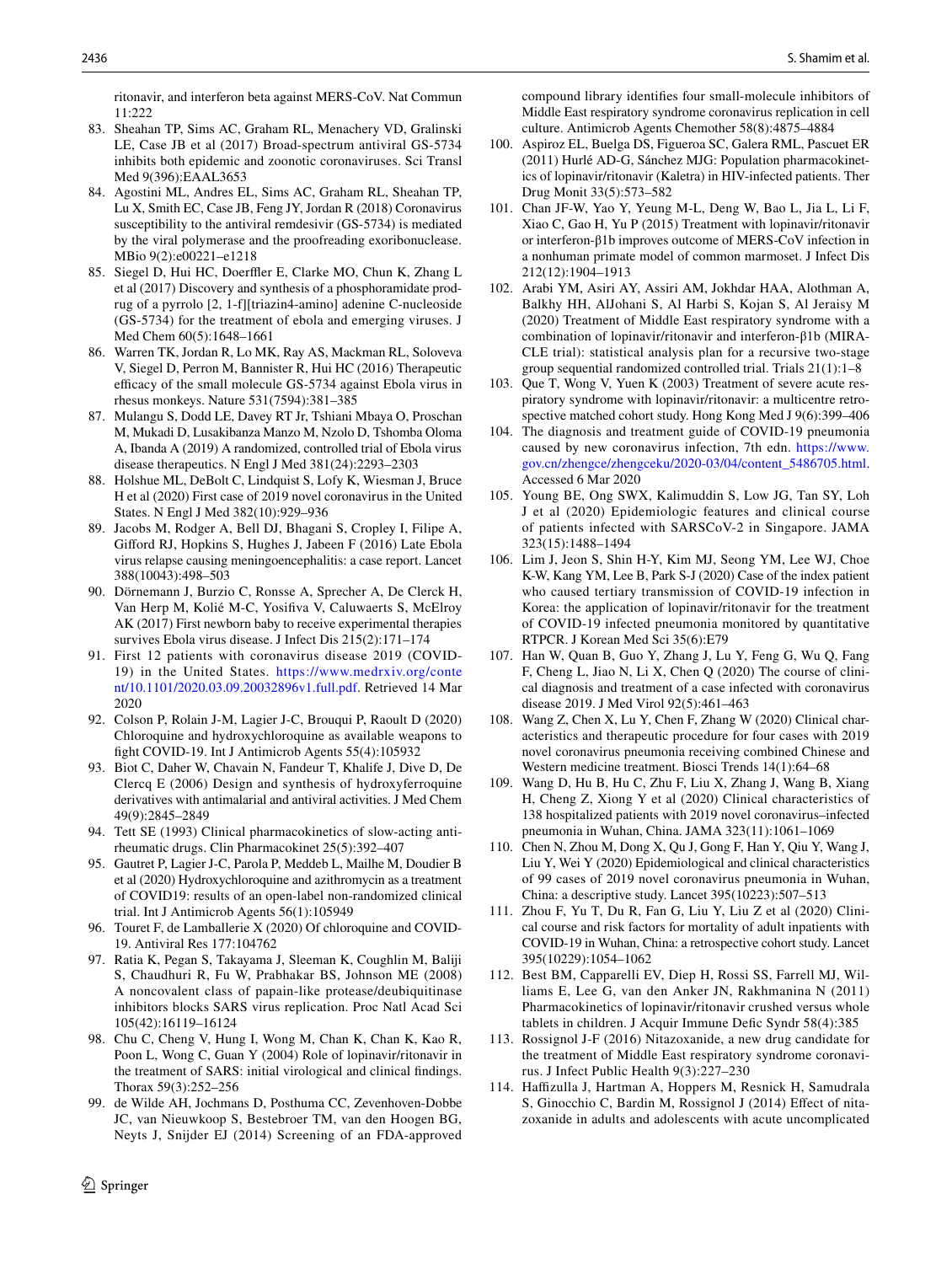influenza: a double-blind, randomised, placebo-controlled, phase 2b/3 trial. Lancet Infect Dis 14(7):609–618

- <span id="page-18-0"></span> 115. Gamiño-Arroyo AE, Guerrero ML, McCarthy S, Ramírez-Venegas A, Llamosas-Gallardo B, Galindo-Fraga A, Moreno-Espinosa S, Roldán-Aragón Y, Araujo-Meléndez J, Hunsberger S (2019) Efficacy and safety of nitazoxanide in addition to standard of care for the treatment of severe acute respiratory illness. Clin Infect Dis 69(11):1903–1911
- <span id="page-18-1"></span> 116. Kotch C, Barrett D, Teachey DT (2019) Tocilizumab for the treatment of chimeric antigen receptor T cell-induced cytokine release syndrome. Expert Rev Clin Immunol 15(8):813–822
- <span id="page-18-2"></span> 117. Lee DW, Santomasso BD, Locke FL, Ghobadi A, Turtle CJ, Brudno JN, Maus MV, Park JH, Mead E, Pavletic S (2019) ASTCT consensus grading for cytokine release syndrome and neurologic toxicity associated with immune effector cells. Biol Blood Marrow Transpl 25(4):625–638
- <span id="page-18-3"></span> 118. Park JH, Romero FA, Taur Y, Sadelain M, Brentjens RJ, Hohl TM, Seo SK (2018) Cytokine release syndrome grade as a predictive marker for infections in patients with relapsed or refractory B-cell acute lymphoblastic leukemia treated with chimeric antigen receptor T cells. Clin Infect Dis 67(4):533–540
- <span id="page-18-4"></span> 119. Le RQ, Li L, Yuan W, Shord SS, Nie L, Habtemariam BA, Przepiorka D, Farrell AT, Pazdur R (2018) FDA approval summary: tocilizumab for treatment of chimeric antigen receptor T cell-induced severe or life-threatening cytokine release syndrome. Oncologist 23(8):943
- <span id="page-18-5"></span> 120. Xu X, Han M, Li T, Sun W, Wang D, Fu B, Zhou Y, Zheng X, Yang Y, Li X (2020) Effective treatment of severe COVID-19 patients with tocilizumab. ChinaXiv 202003(00026):v1
- <span id="page-18-6"></span> 121. Stockman LJ, Bellamy R, Garner P (2006) SARS: systematic review of treatment effects. PLoS Med 3(9):E343
- <span id="page-18-7"></span> 122. Chen R-c, Tang X-p, Tan S-y, Liang B-l, Wan Z-y, Fang J-q, Zhong N (2006) Treatment of severe acute respiratory syndrome with glucosteroids: the Guangzhou experience. Chest 129(6):1441–1452
- <span id="page-18-8"></span> 123. Lee N, Chan KA, Hui DS, Ng EK, Wu A, Chiu RW, Wong VW, Chan PK, Wong K, Wong E (2004) Effects of early corticosteroid treatment on plasma SARS-associated Coronavirus RNA concentrations in adult patients. J Clin Virol 31(4):304–309
- <span id="page-18-9"></span> 124. Auyeung TW, Lee JS, Lai WK, Choi CH, Lee HK, Lee JS, Li PC, Lok KH, Ng YY, Wong WM (2005) The use of corticosteroid as treatment in SARS was associated with adverse outcomes: a retrospective cohort study. J Infect 51(2):98–102
- <span id="page-18-10"></span> 125. Arabi YM, Mandourah Y, Al-Hameed F, Sindi AA, Almekhlafi GA, Hussein MA, Jose J, Pinto R, Al-Omari A, Kharaba A (2018) Corticosteroid therapy for critically ill patients with Middle East respiratory syndrome. Am J Respir Crit Care Med 197(6):757–767
- <span id="page-18-11"></span> 126. Wu C, Chen X, Cai Y, Zhou X, Xu S, Huang H et al (2020) Risk factors associated with acute respiratory distress syndrome and death in patients with coronavirus disease 2019 pneumonia in Wuhan, China. JAMA Intern Med 180(7):1–11
- <span id="page-18-12"></span> 127. Shang L, Zhao J, Hu Y, Du R, Cao B (2020) On the use of corticosteroids for 2019-nCoV pneumonia. Lancet 395(10225):683–684
- <span id="page-18-13"></span> 128. Booth CM, Matukas LM, Tomlinson GA, Rachlis AR, Rose DB, Dwosh HA, Walmsley SL, Mazzulli T, Avendano M, Derkach P (2003) Clinical features and short-term outcomes of 144 patients with SARS in the greater Toronto area. JAMA 289(21):2801–2809
- <span id="page-18-14"></span> 129. Lee N, Hui D, Wu A, Chan P, Cameron P, Joynt GM, Ahuja A, Yung MY, Leung C, To K (2003) A major outbreak of severe acute respiratory syndrome in Hong Kong. N Engl J Med 348(20):1986–1994
- <span id="page-18-15"></span> 130. Tan EL, Ooi EE, Lin C-Y, Tan HC, Ling AE, Lim B, Stanton LW (2004) Inhibition of SARS coronavirus infection in vitro with clinically approved antiviral drugs. Emerg Infect Dis 10(4):581
- <span id="page-18-16"></span> 131. Arabi YM, Shalhoub S, Mandourah Y, Al-Hameed F, Al-Omari A, Al Qasim E, Jose J, Alraddadi B, Almotairi A, Al Khatib K (2019) Ribavirin and interferon therapy for critically Ill patients with middle east respiratory syndrome: a multicenter observational study. Clin infect Dis 70(9):1837–1844
- <span id="page-18-17"></span>132. Nitric oxide investigated as COVID-19 Treatment. https://www. webmd.com/lung/news/20200409/nitric-oxide-investigated-ascovid 19-treatment. Retrieved 10 Apr 2020
- <span id="page-18-18"></span> 133. Casadevall A, Scharff MD (1995) Return to the past: the case for antibody-based therapies in infectious diseases. Clin Infect Dis 21(1):150–161
- <span id="page-18-19"></span> 134. Casadevall A, Dadachova E, Pirofski A (2004) Passive antibody therapy for infectious diseases. Nat Rev Microbiol 2(9):695–703
- <span id="page-18-20"></span> 135. Zhang JS, Chen JT, Liu YX, Zhang ZS, Gao H, Liu Y, Wang X, Ning Y, Liu YF, Gao Q (2005) A serological survey on neutralizing antibody titer of SARS convalescent sera. J Med Virol 77(2):147–150
- <span id="page-18-21"></span> 136. Beigel JH, Voell J, Kumar P, Raviprakash K, Wu H, Jiao J-A, Sullivan E, Luke T, Davey RT Jr (2018) Safety and tolerability of a novel, polyclonal human anti-MERS coronavirus antibody produced from transchromosomic cattle: a phase 1 randomised, double-blind, single-dose-escalation study. Lancet Infect Dis 18(4):410–418
- <span id="page-18-22"></span> 137. Robbins JB, Schneerson R, Szu SC (1995) Perspective: hypothesis: serum IgG antibody is sufficient to confer protection against infectious diseases by inactivating the inoculum. J Infect Dis 171(6):1387–1398
- <span id="page-18-23"></span> 138. Casadevall A, Pirofski A (2003) Antibody-mediated regulation of cellular immunity and the inflammatory response. Trends Immunol 24(9):474–478
- <span id="page-18-24"></span> 139. Casadevall A, Scharff MD (1994) Serum therapy revisited: animal models of infection and development of passive antibody therapy. Antimicrob Agents Chemother 38(8):1695
- <span id="page-18-25"></span> 140. Park WH (1932) Therapeutic use of antipoliomyelitis serum in preparalytic cases of poliomyelitis. J Am Med Assoc 99(13):1050–1053
- <span id="page-18-26"></span> 141. Park WH, Freeman RG (1926) The prophylactic use of measles convalescent serum. J Am Med Assoc 87(8):556–558
- <span id="page-18-27"></span> 142. Gallagher JR (1935) Use of convalescent measles serum to control measles in a preparatory school. Am J Public Health Nations Health 25(5):595–598
- <span id="page-18-28"></span> 143. RAMBAR AC (1946) Mumps: use of convalescent serum in the treatment and prophylaxis of orchitis. Am J Dis Child 71(1):1–13
- <span id="page-18-29"></span> 144. Luke TC, Casadevall A, Watowich SJ, Hoffman SL, Beigel JH, Burgess TH (2010) Hark back: passive immunotherapy for influenza and other serious infections. Crit Care Med 38:e66–e73
- <span id="page-18-30"></span> 145. Luke TC, Kilbane EM, Jackson JL, Hoffman SL (2006) Meta-analysis: convalescent blood products for Spanish influenza pneumonia: a future H5N1 treatment? Ann Intern Med 145(8):599–609
- <span id="page-18-31"></span> 146. Hung IF, To KK, Lee C-K, Lee K-L, Chan K, Yan W-W, Liu R, Watt C-L, Chan W-M, Lai K-Y (2011) Convalescent plasma treatment reduced mortality in patients with severe pandemic influenza A (H1N1) 2009 virus infection. Clin Infect Dis 52(4):447–456
- <span id="page-18-32"></span> 147. Sahr F, Ansumana R, Massaquoi T, Idriss B, Sesay F, Lamin J, Baker S, Nicol S, Conton B, Johnson W (2017) Evaluation of convalescent whole blood for treating Ebola Virus Disease in Freetown, Sierra Leone. J Infect 74(3):302–309
- <span id="page-18-33"></span> 148. Kraft CS, Hewlett AL, Koepsell S, Winkler AM, Kratochvil CJ, Larson L, Varkey JB, Mehta AK, Lyon GM III, Friedman-Moraco RJ (2015) The use of TKM-100802 and convalescent